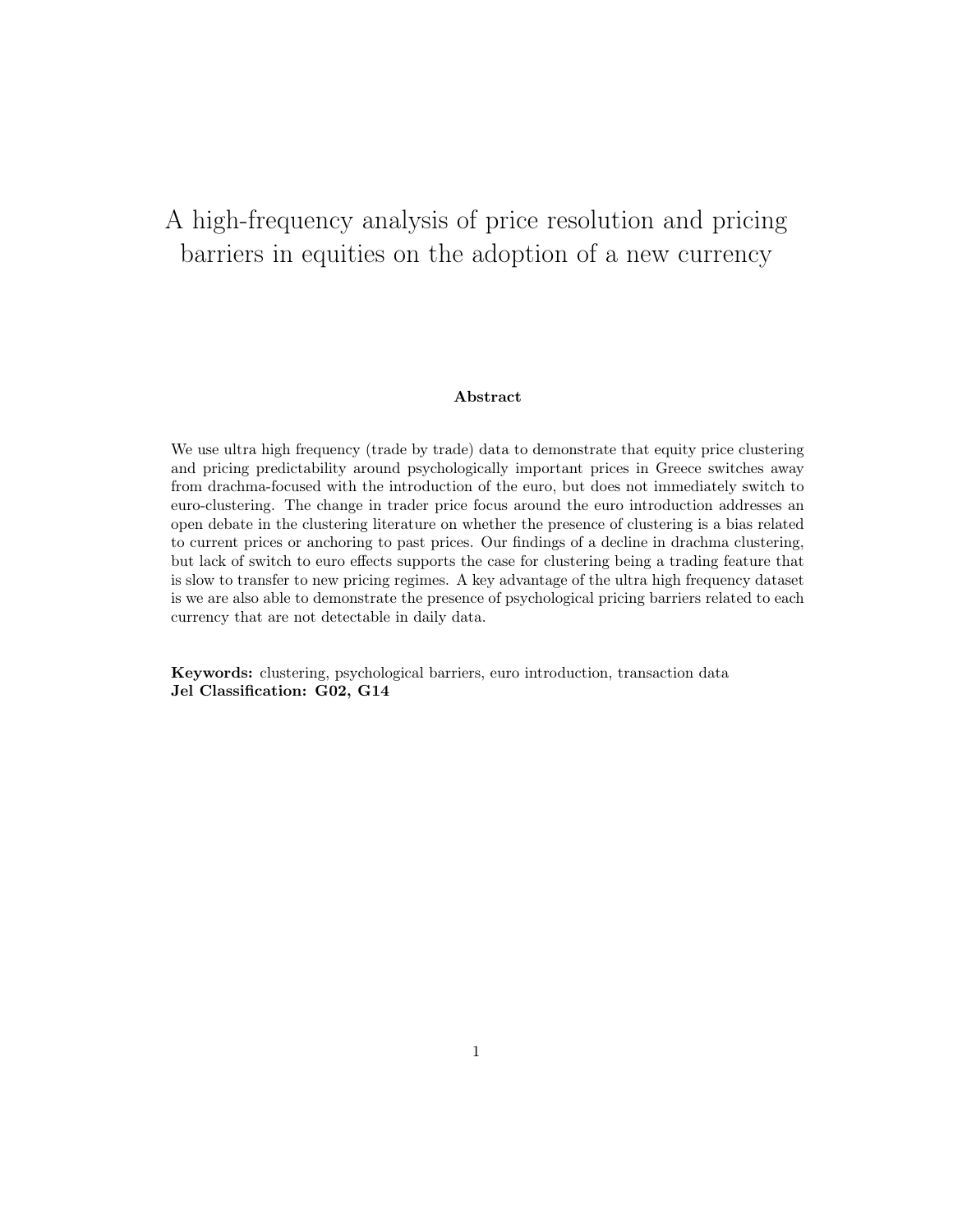## 1 Introduction

We examine the crossover of stock prices in Greece from being denominated in drachma (up to 30th December 2000) to being denominated in euro (from 2nd January 2001) in order to gain new insights into the presence and cause of price clustering and psychological price barriers in equity markets. Applying an ultra high frequency trade-by-trade dataset of transactions before and after the change to euro-denomination we are able to use this external market event of a currency conversion to distinguish between a range of frequently proposed explanations for price clustering and psychological barriers.

Price clustering is a phenomenon in financial markets where prices tend to be observed more frequently at some numbers than others. This feature has been observed widely in equity markets, as well as a range of other financial markets. Price clustering has been identified in stock price levels [\(Donaldson and Kim,](#page-22-0) [1993;](#page-22-0) [Brown](#page-21-0) [and Mitchell,](#page-21-0) [2008;](#page-21-0) [Hu et al.,](#page-22-1) [2017\)](#page-22-1), the gold market [\(Ball et al.,](#page-21-1) [1985\)](#page-21-1), oil markets [\(Narayan et al.,](#page-22-2) [2011\)](#page-22-2), real estate [\(Palmon et al.,](#page-22-3) [2004\)](#page-22-3), as well as in more specialist markets such as carbon credits [\(Palao and Pardo,](#page-22-4) [2012\)](#page-22-4), water markets [\(Brooks](#page-21-2) [et al.,](#page-21-2) [2013\)](#page-21-2), and credit default swaps [\(Meng et al.,](#page-22-5) [2013\)](#page-22-5).

A related, but distinct issue, is that of psychological price barriers. Building on price clustering, psychological barriers research argues that there are key price levels that investors pay attention to, and argues that prices moving through these levels can influence subsequent trading due to increased investor attention. An example of a price barrier would be the Dow Jones Industrial Average (DJIA) moving up through the 20,000 level. The idea is that investors will view the breach of the 20,000 level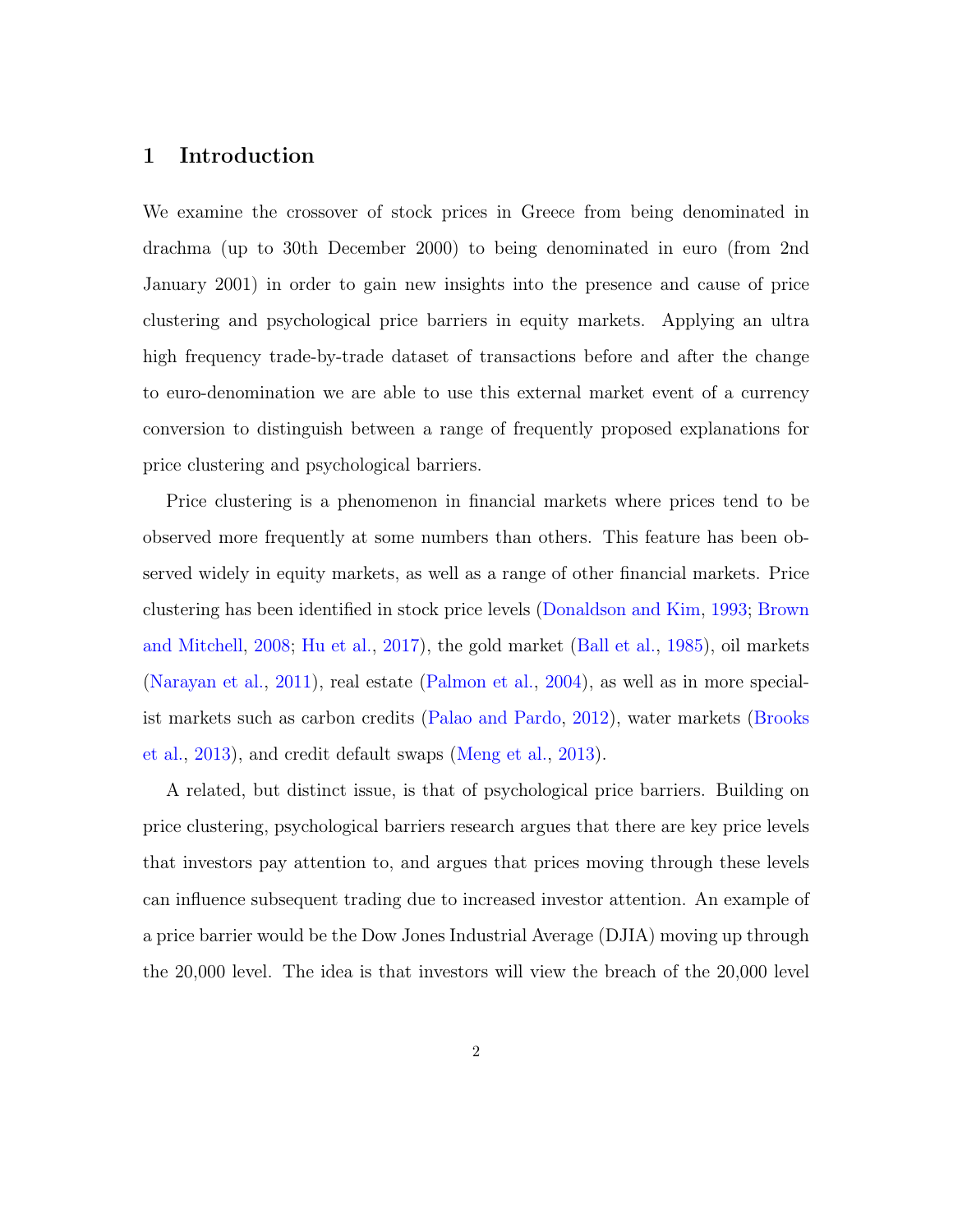as somehow meaningful and significant as it is a prominent price point and this will influence trading around that barrier level. [Donaldson and Kim](#page-22-0) [\(1993\)](#page-22-0) formally investigate the impact of psychological barrier breaches in the DJIA and find there is anomalous trading following barrier breaches of rounded 100 prices (e.g. prices such as 2,100, 2,200), with prices predictably rising further following rising through a psychological barrier and falling further after falling through a barrier. Recent studies by [Aragon and Dieckmann](#page-21-3) [\(2011\)](#page-21-3), [Woodhouse et al.](#page-23-0) [\(2016\)](#page-23-0), and [Berk et al.](#page-21-4) [\(2017\)](#page-21-4) confirm the initial finding of [Donaldson and Kim](#page-22-0) [\(1993\)](#page-22-0) that psychological barriers are a feature of equity pricing. Even more so than price clustering, the presence of psychological barriers has clear implications for market efficiency due to the implied predictability of price movements. Psychological barriers effects have also been found across a range of financial markets outside of equities, including oil [\(Dowling et al.,](#page-22-6) [2016\)](#page-22-6), gold [\(Aggarwal and Lucey,](#page-21-5) [2007\)](#page-21-5), and a range of metal commodities [\(Cummins et al.,](#page-21-6) [2015\)](#page-21-6).

An issue in studies on price clustering and psychological barriers is understanding why such pricing effects might be evident, and this is the issue to which we address this study using a novel dataset and setting. A number of explanations have been proposed for clustering. An initial explanation was that of microstructure effects; that there is some feature in market structures that leads prices towards being quoted more at certain digits than others [\(Niederhoffer,](#page-22-7) [1965\)](#page-22-7). This could include minimum tick sizes defaulting prices to ending in certain digits. This argument has largely faded away as markets have, over time, become evidently more efficient at the transactional level and yet clustering has remained. For example, [Ohta](#page-22-8) [\(2006\)](#page-22-8) use tick-by-tick Japanese equity data to show strong price clustering around prices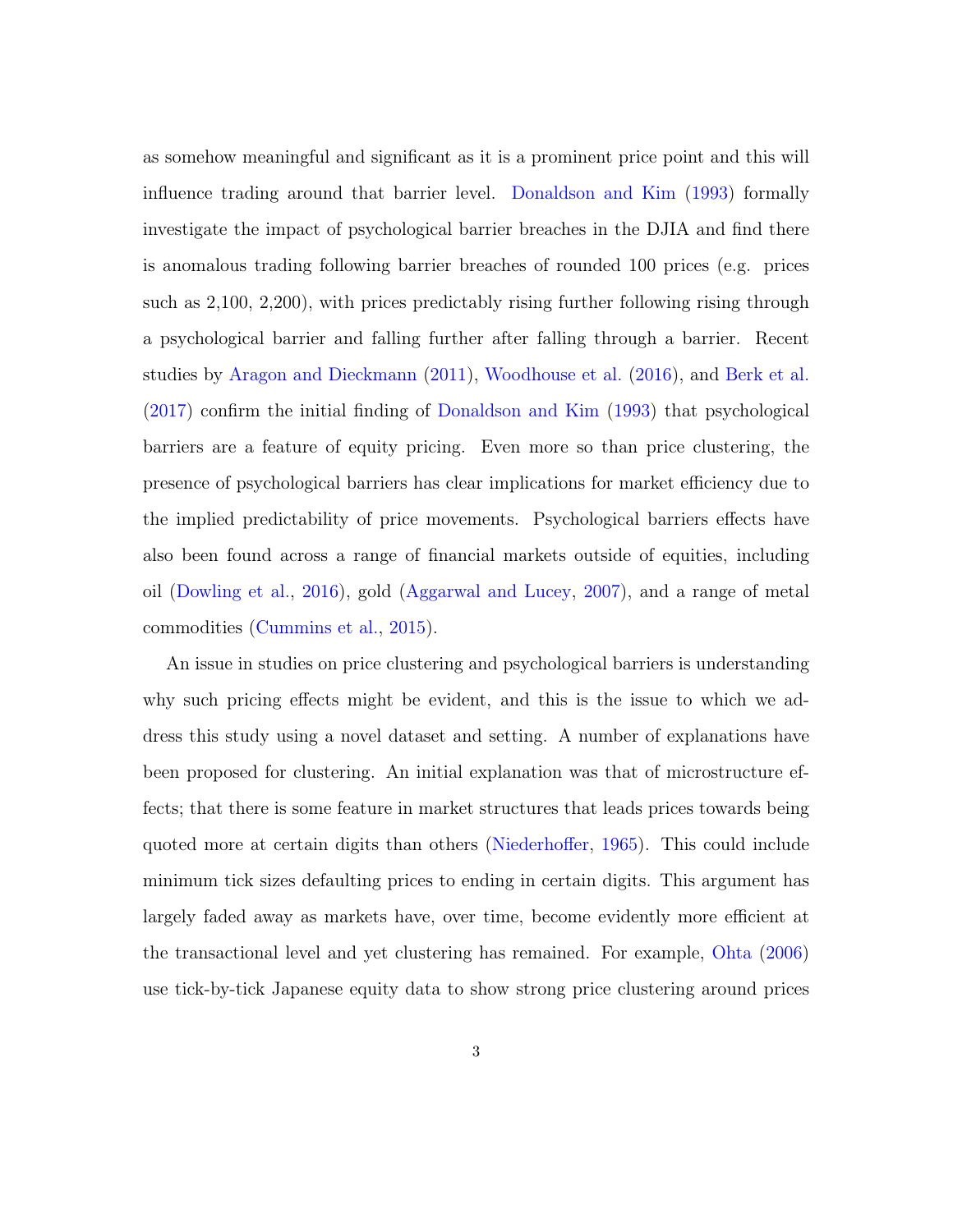ending in 0 and 5 yen despite minimum tick size being one yen and only the most liquid stocks being tested.

The two main current explanations for the presence of clustering, and by extension psychological barriers in the sense they they explain investor attention to price levels, are the attraction hypothesis and the aspiration hypothesis. The attraction hypothesis says that investors, faced with bounded rationality, show a preference for rounded numbers and pay greater attention to such numbers. Thus there is greater prevalence of prices ending in 0 or 5 digits, followed by even digits, and lastly odd digits [\(Niederhoffer,](#page-22-7) [1965;](#page-22-7) [Ohta,](#page-22-8) [2006\)](#page-22-8). This feature of pricing has important implications for the price discovery process of an asset, as it implies that market agents tend to trade on more salient or memorable numbers when submitting an order or quoting a price. As a consequence, prices are (at least temporarily) deviated from their true value, with implications for factors such as stock price volatility which in turn affects asset valuation and investment strategies. A related perspective takes the view that the presence of uncertainty in investor decision making reduces incentives to search for a precisely correct stock price. This leads to prices being priced at rounded numbers as a preference compared to the feasible range of other ending digits. As such the theory is a feature of current pricing; in that with reference to the feasible range of current prices, rounded numbers are chosen as a preference.

The alternative proposal, the aspiration level hypothesis, incorporates anchoring to develop a historically driven perspective on clustering. Under this theory investors set a target sell price when buying an equity or at some point in their ownership of the equity, and this tends to be a rounded price point, leading to eventual trading at these rounded price points. Analysts also set target prices in similar rounded price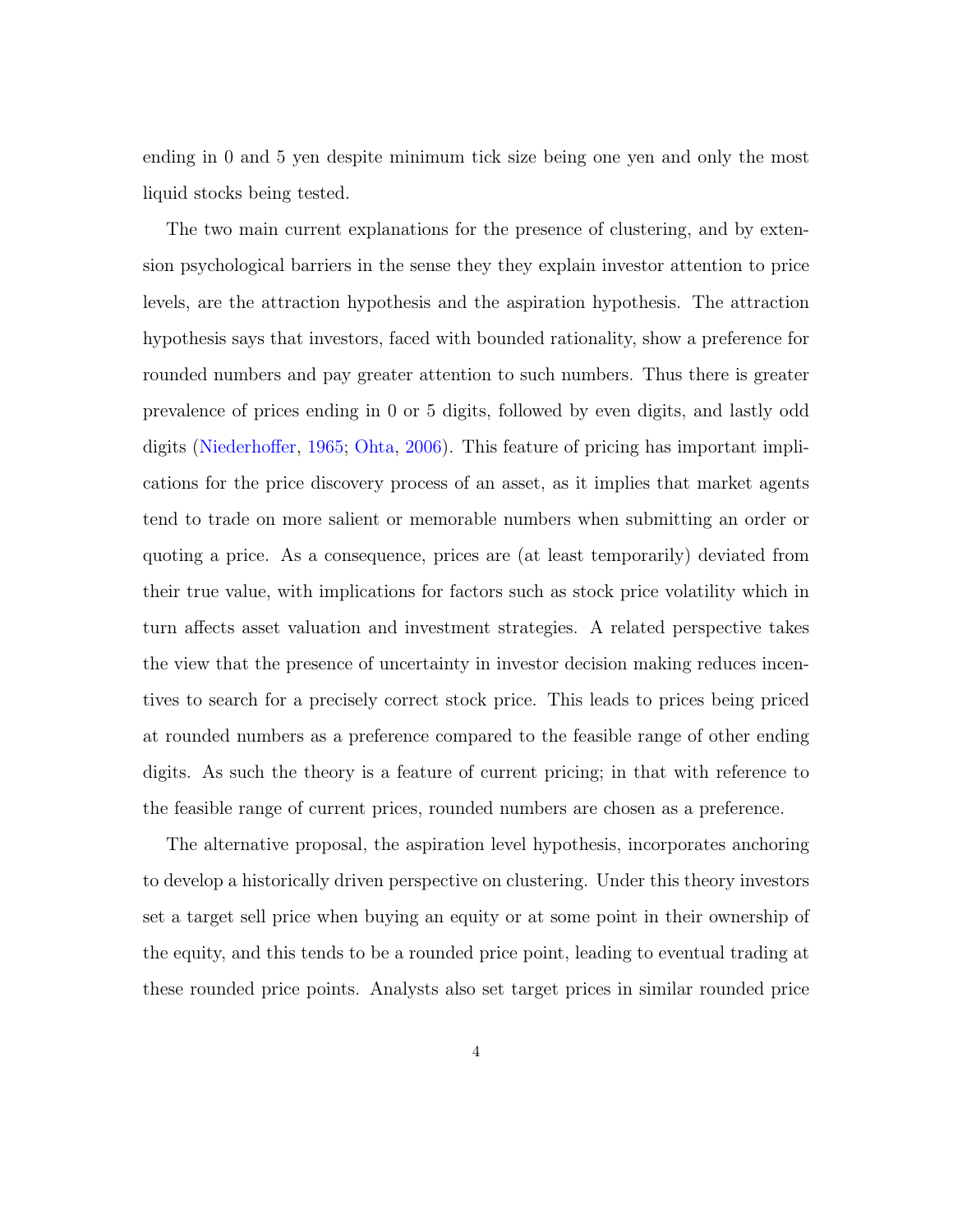points which further influences the setting of rounded price aspiration targets.

The difference then between the aspiration level hypothesis and the attraction hypothesis is that for the aspiration level hypothesis the reason for clustering is historic, while for the attraction hypothesis the reason for clustering is current. While this is normally difficult to distinguish in terms of testing as we just have the actual traded prices, the crossover from national currency to the euro in a number of European countries provides an interesting natural experiment setting in which to test between the two hypotheses. Namely, if the aspiration level hypothesis holds then post the introduction of the euro clustering should remain, at least for a while, influenced by the original currency as aspiration levels will have been set in this currency. There will be a slow decay in influence of the original currency as new trades lead to price aspiration levels being increasingly priced in the new currency. If the attraction hypothesis holds then clustering should quickly switch from being determined by the old currency to being determined by the new currency.

Our paper addresses these issues of alternative interpretations through focusing on the period around the original introduction of the euro currency in 2001 in Greece, using Greek equities as a setting. On 30th December 2000 the Athens Stock Exchange closed with prices denominated in drachmae and on 2nd January 2001 the market opened with all stock prices denominated in euros. With the introduction of the euro currency, a conversion occurred in Greece of all prices at a fixed rate of 1 euro equals 340.75 drachma, implying a stock previously priced at, say, 10,000 drachmae would have opened for euro-denominated trading repriced at  $\in 29$ . The relevant minimum tick sizes switched from 5 drachma to  $\text{\textsterling}0.02$  at this time<sup>[1](#page-4-0)</sup>. In the presence

<span id="page-4-0"></span><sup>&</sup>lt;sup>1</sup>These were the tick sizes for the most common price range of stocks, the tick sizes for low priced stocks changed from 1 drachma to  $\in 0.01$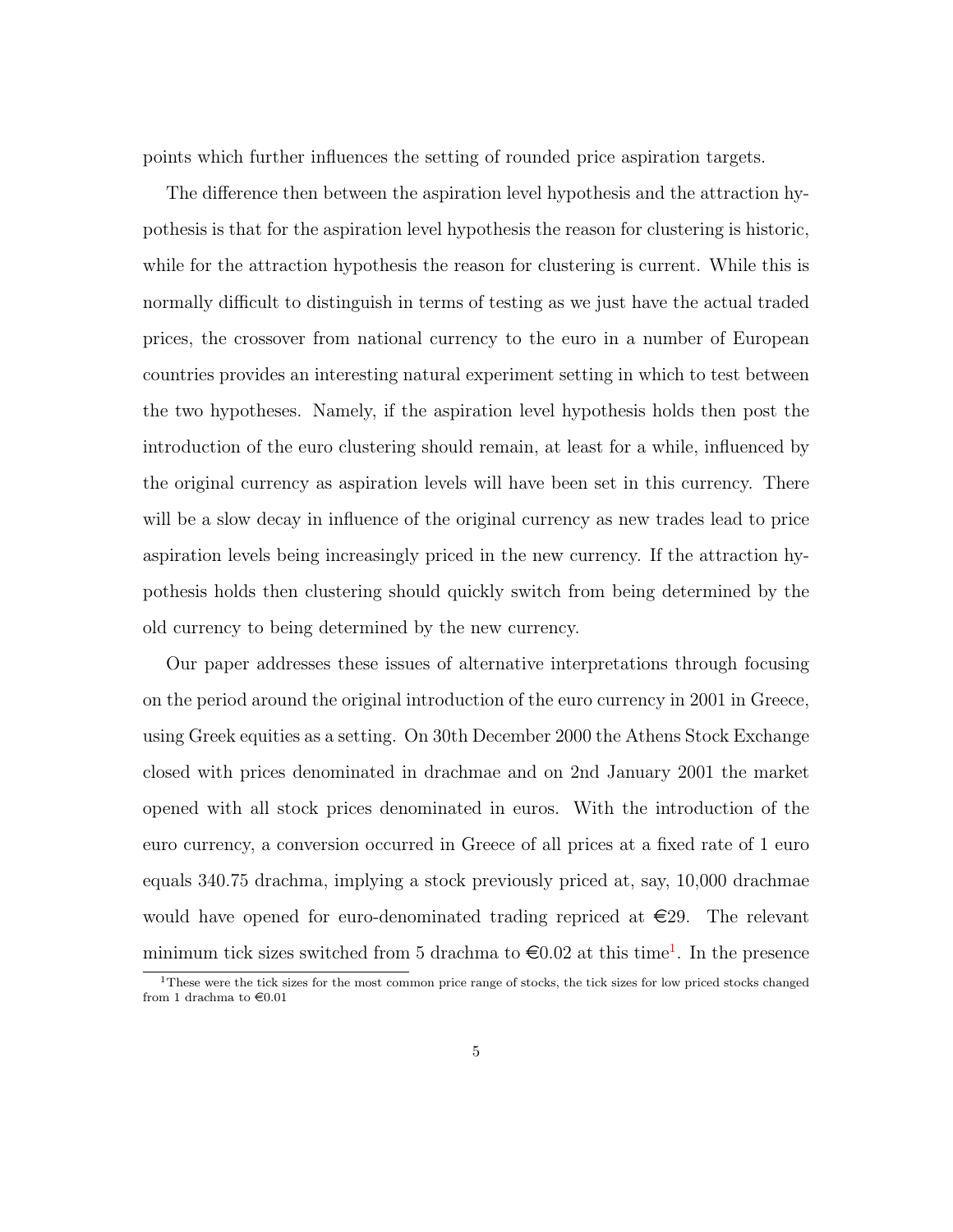of clustering we would expect that prices were not evenly spread across multiples of 5 drachma in the drachma period (for the 20 possible price endings for the last two digits of prices between 00 and 95), nor evenly spread across the 50 possible last two digits for prices during the  $\epsilon 0.02$  tick size euro period. The open issue is the speed with which clustering switches from being drachma to euro denominated.

[Sonnemans](#page-22-9) [\(2006\)](#page-22-9) previously investigated the change in price clustering around the euro introduction for the Netherlands stock market, and found that day-end price clustering changed from Dutch guilders focused to euro focused immediately upon changing the currency denomination of prices on the Amsterdam stock exchange. We make a number of advances on this study. [Sonnemans](#page-22-9) [\(2006\)](#page-22-9) only examines the period before crossover and up to the end of the period when guilders were still in use in the domestic economy for normal transactions. We explore all of this period, but also the period when both equity prices and cash in the economy had fully switched to euro. We also use ultra high-frequency trade-by-trade data for the five most traded stocks on the Athens stock exchange over the crossover period (1998-2003) to see if the evidence of a crossover of clustering remains at this micro level for a total of about 9 million transactions. This trade-by-trade data offers new insights into the nature of clustering, beyond just gaining greater understanding of the crossover effect, as the day-end prices frequently used in clustering studies such as [Sonnemans](#page-22-9) [\(2006\)](#page-22-9) can be anomalous compared to prices during the rest of the day [\(Comerton-Forde](#page-21-7) [and Putnin](#page-21-7)s,  $2011$ ). We are further able to better assess speed of adjustment due to the frequency of our data.

The main contribution of our paper, however, is that we also investigate the nature of psychological price barriers both before and after the introduction of the euro,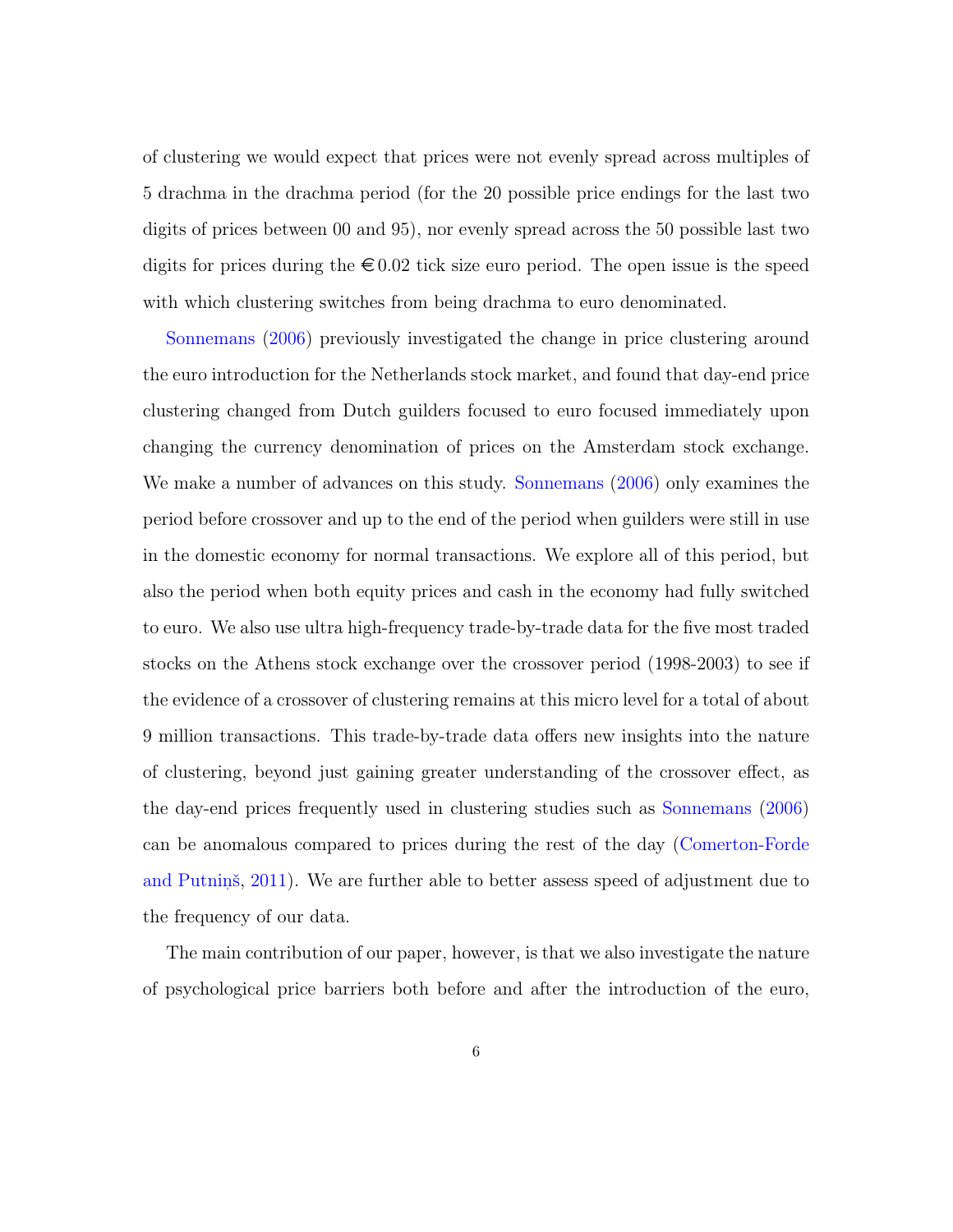something which has not previously been studied. This is an interesting angle as it is not clear a *priori* whether investors who previously, say, viewed prices crossing whole 1,000 drachma price levels as psychologically significant will automatically switch to, say, viewing  $\epsilon$ 1 price levels as now significant. Such a study, therefore, informs the prior research on psychological barriers by determining how quickly investors switch their reference points of significant price levels when there is a change in pricing fundamentals. As we have ultra high frequency data for the testing we are not confined to the standard approach of testing daily closing prices, with the limitations that entails, and can instead investigate the impact on subsequent trades following a crossing of a psychologically important price barrier. Our paper is the first paper to investigate the impact of psychological price barriers at the trade-by-trade level and thus contributes to a deeper understanding of this whole area of research, primarily through assessing the trading relevance of psychological barriers and confirming that the feature is not an artifact of closing prices.

The remainder of the paper is structured as follows. The data and methodology is presented and justified in Section [2.](#page-6-0) The results and analysis are in Section [3,](#page-12-0) and Section [4](#page-18-0) concludes.

## <span id="page-6-0"></span>2 Data and methodology

#### 2.1 Data

Our dataset is trade-by-trade prices for the five most traded equities on the Athens Stock Exchange in Greece at the time of the introduction of the  $euro^2$  $euro^2$ . The time

<span id="page-6-1"></span><sup>&</sup>lt;sup>2</sup>The equities are: OTE, National Bank of Greece (NBG), Alpha Bank, Hellenic Petroleum (HelPe), Vodafone Hellas (Vodafone)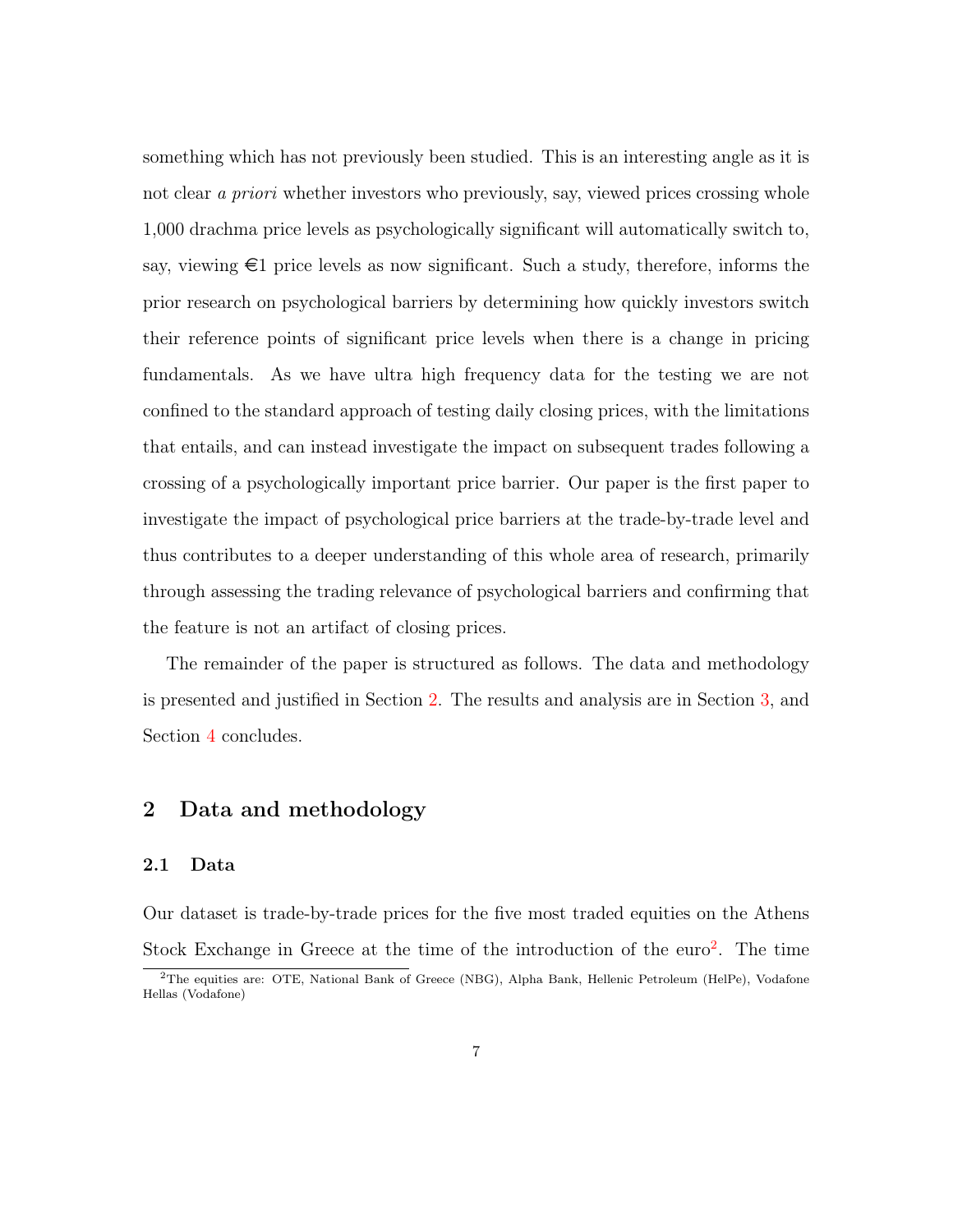period runs from 1 January 1998 to 31 December 2003, allowing three years of data on either side of the introduction of the euro on 1 January 2001. During this period the Greek stock market operated under an order-driven continuous auction mechanism. Shares were owned about 30 percent by Greek private investors, 40 percent by Greek institutions, and [3](#page-7-0)0 percent by foreign investors and institutions<sup>3</sup>. There are about 6 million transactions involving the five equities during the drachma period and about 3 million transactions during the euro period. This equates to about 100 trades per five minute trading window in the early period, and 50 trades over the same window in the later period. The lower number of transactions in the second time period appears to be related to the Greek stock market falling over 60% over this period following a bubble in the first time period that peeked in September 1999. Given the trade-by-trade nature of our testing, this broad market movement should not influence our findings.

### 2.2 Price clustering methodology

Price clustering is assessed in this paper primarily through barrier proximity tests. These tests detect whether price observations around certain price points conform to what would otherwise be expected from a uniform distribution. We can illustrate this with an example of an equity that varies between  $\epsilon \in S$  and  $\epsilon \in S$  over a time period. The presence of price clustering could be demonstrated by showing anomalous frequency of prices around two strata of price barrier levels for this equity. The first is prices clustering around whole euro levels (e.g.  $\epsilon \in S$ ,  $\epsilon \in \Omega$ ,  $\epsilon \in \Omega$  ...  $\epsilon \in \Omega$ ), and whole  $\infty$ 10 levels, in our case the levels of  $\infty$ 10,  $\infty$ 20, and  $\infty$ 30. Frequency of prices

<span id="page-7-0"></span><sup>3</sup>Data from the Athens Stock Exchange Fact Book 2002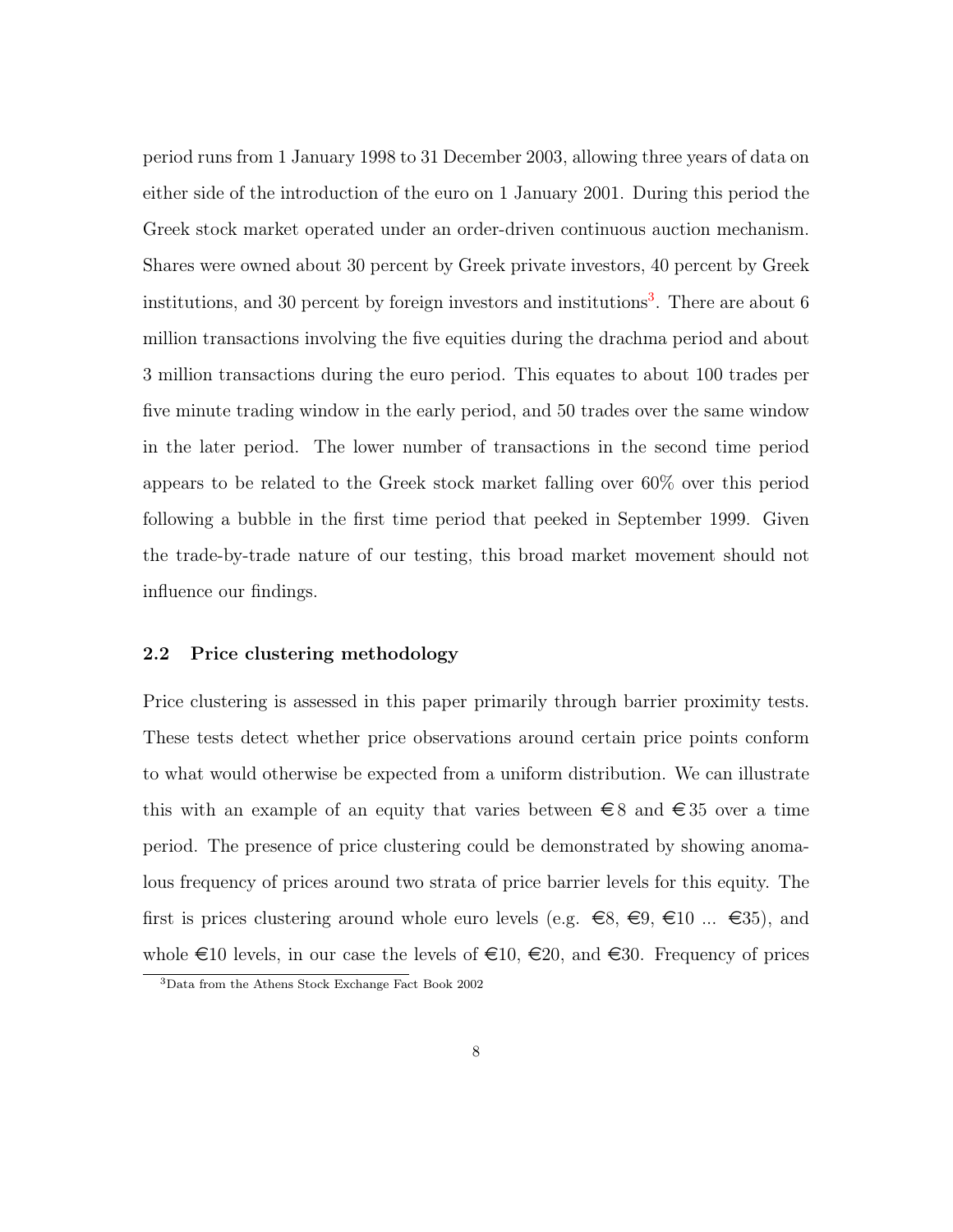might either be anomalously high or anomalously low around barrier levels, but an expectation based on prior research is that there will be a *lower frequency* around significant barrier levels [\(Donaldson and Kim,](#page-22-0) [1993\)](#page-22-0) as these act as resistance and support levels with traders more reluctant to trade close to these levels. The second strata of clustering is at the micro-level around the ending digits of prices. Clustering can be observed at this level by *higher frequency* around the low-level digits (e.g. ending digits of 5 or 0 in prices) due to the rounding phenomenon [\(Ikenberry](#page-22-10) [and Weston,](#page-22-10) [2008\)](#page-22-10). This latter is a particularly interesting feature given that we have trade-by-trade data and thus can examine the impact of rounding at this level, something which the previous investigation of clustering around the euro crossover by [Sonnemans](#page-22-9) [\(2006\)](#page-22-9) was unable to test due to using daily prices. Thus, we test for both clustering features - high frequency of clustering at low-level ending digits and low clustering around significant price barriers.

For the specification of price barriers, we consider two criteria; first the price range of the stocks and second the availability of currency denominations. During the drachma era we consider the 10s, 100s and 1000s digits, while in the euro era we examine the decimals digits and the 1s digits. These tests examine two-digit pairs that are constructed from each variable. For example, and referring to the drachma era, the 10s digits examine the two-digit pair to the left of the decimal point (i.e. the decades or - -XX.-). Similarly the 100s digits examine the two-digit pair to the left of the first digit to the immediate left of the decimal point (i.e. the hundreds or  $-XX$ - $-)$  and the 1000s digits examine the thousands  $(XX$ - $-)$ . Moving to the euro era, the decimal digits are defined as the two-digit pairs to the immediate right of the decimal point (i.e. the eurocents or  $-XX$ ) whereas the 1s digits are defined as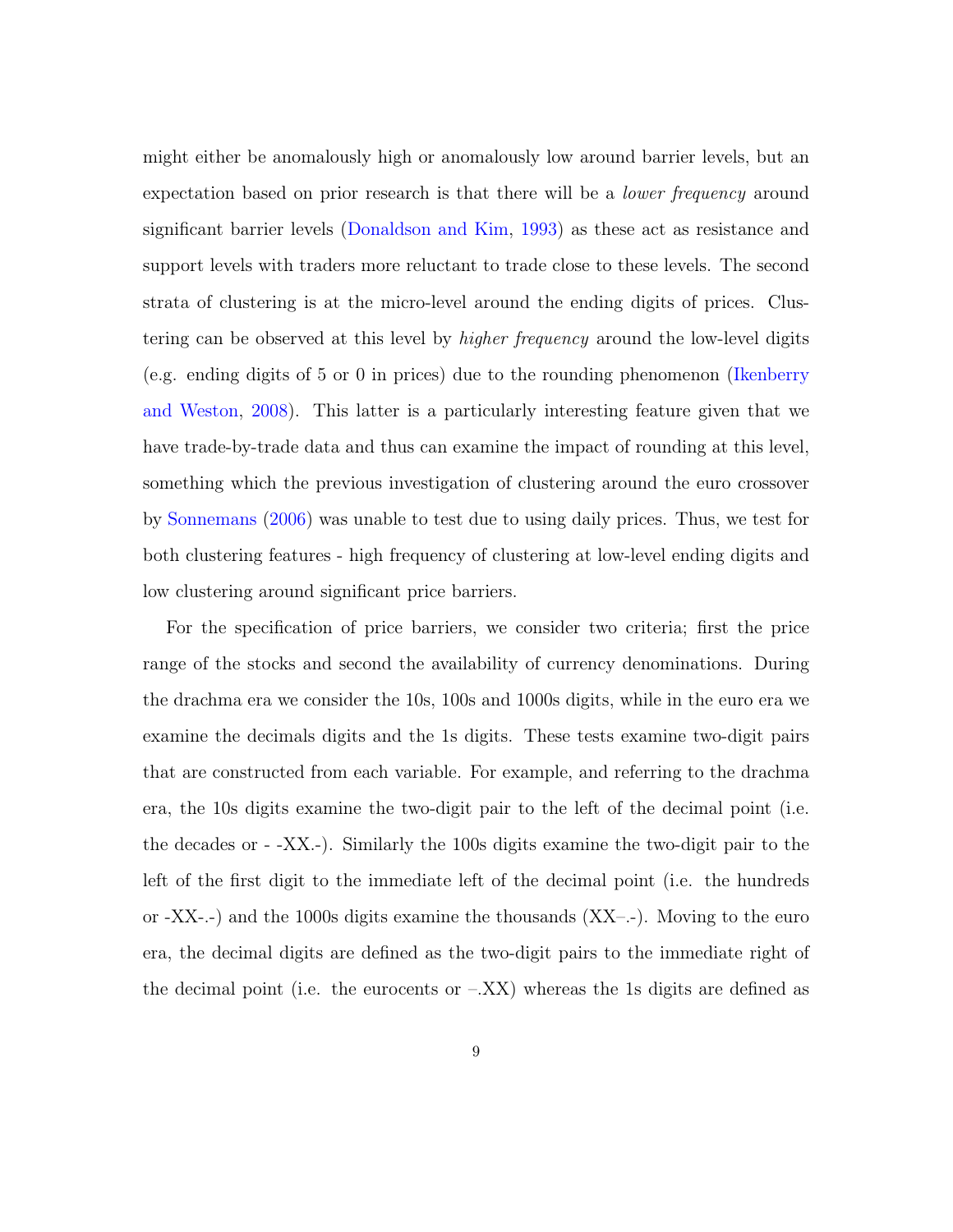the two digits that bracket the decimal point (i.e.  $-X.X$ ). For each of the previously mentioned barriers we utilize a range of barrier regions; 5, 10, and 15, besides the strict test on the exact barrier that may be denoted as 0. Hence assuming a price of 100 drachmae, the barrier regions are defined as 100 drachmae for the strict test, then a price range of 95-105 for the 5 barrier region, 90-110 for the 10 barrier region, and 85-115 for the 15 barrier region.

The barrier proximity test is carried out using two approaches; a Panel Poisson model and a Panel OLS model. In both cases we are testing variations of the equation:

$$
f(M) = \alpha + \beta D^i + \varepsilon \tag{1}
$$

where  $f(M)$  is either the absolute or relative frequency of transactions and D is a binary variable taking the value of 1 when the price is within the examined barrier region and 0 otherwise.

The Panel Poisson allows us to explicitly take account of the fact that we are working with count data, while addressing the potential misspecification of a normal error distribution. We use absolute frequency of pricing for  $f(M)$  and include robust errors. The secondary approach we follow is a Panel OLS with bootstrapping (1000 repetitions per dummy variable; [Cameron and Trivedi](#page-21-8) [\(2005\)](#page-21-8)) as adopted from the prior literature [\(Donaldson and Kim,](#page-22-0) [1993\)](#page-22-0). In the OLS testing we examine relative frequency of the digits under investigation. In both cases, under the null hypothesis of no barriers, the estimated coefficient on the binary variable will be zero. Rejection of the null against a two-sided alternative would give prima facie evidence for the existence of clustering. Separate tests are run for the drachma and euro period in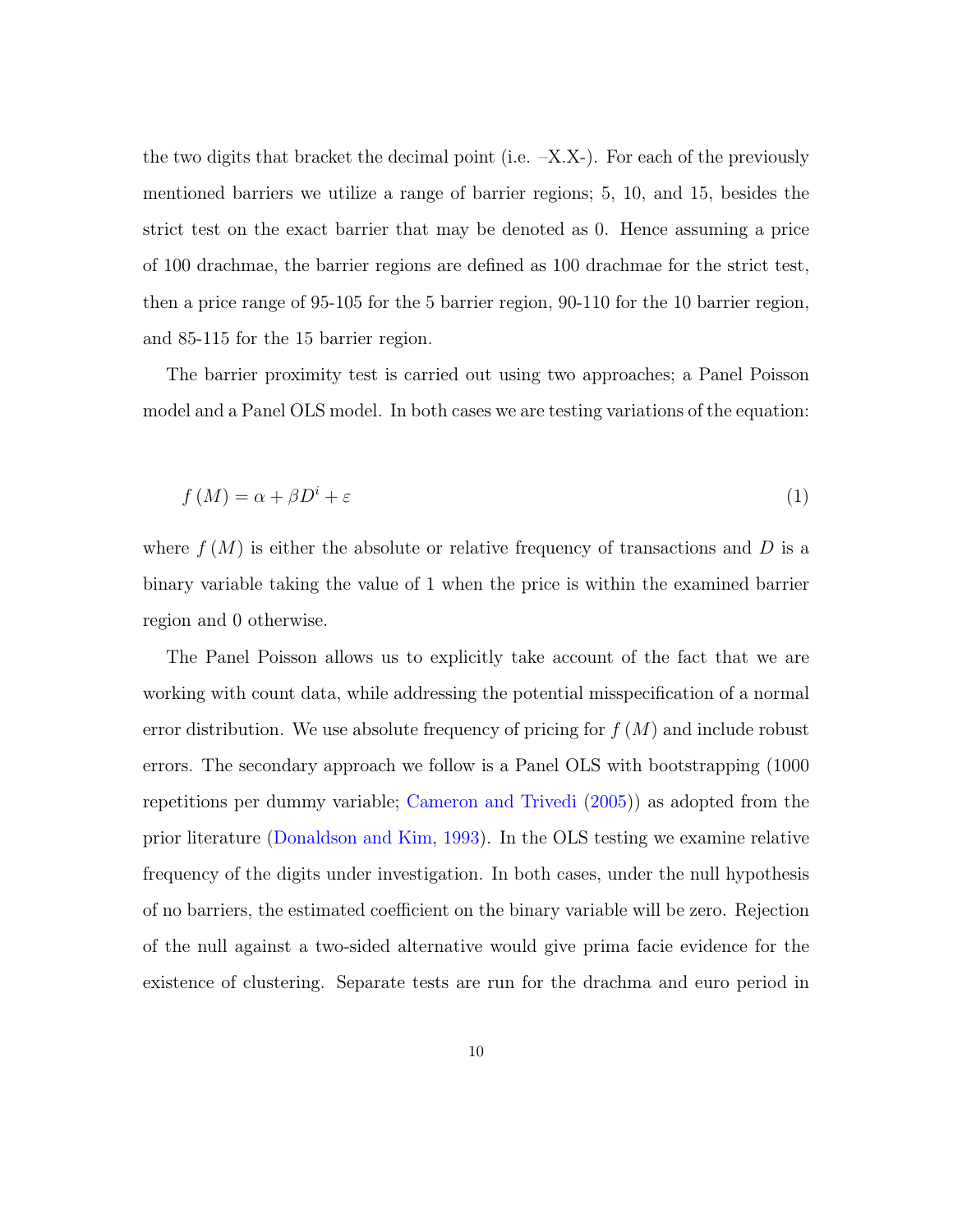order to identify currency-specific effects, and the tests are also rerun for drachmaconverted levels in the euro period and euro-converted levels in the drachma period.

## 2.3 Psychological barriers methodology

The existence of rounding clustering in prices, although important for price discovery, does not necessarily have particularly strong implications for the trader or investor except to the extent that it speaks about market efficiency. However, clustering around price barriers could be indicative of abnormal trading around these barriers and thus can have direct implications for traders. For example, technical analysts have used the terms support and resistance lines to refer to the differentiated response of stock market returns when psychological barriers are approached. Psychological barriers can be approached by rising or falling prices, so we can test for different price behaviors depending on whether the barrier was breached through a rise or fall. We can also test what happens after a barrier has been breached through rising or falling prices. For these tests we use the trade-by-trade data for the main tests to determine the impact of crossing a price barrier on subsequent trades, and also run tests on daily closing prices to see if there is any impact on future daily returns from crossing a barrier. To examine these conditional effects, we use an OLS framework with four indicator variables that identify certain conditions based on whether the barrier is approached from rising or falling prices and what happens to the share price following the barrier breach. Specifically, and in line with [Dowling et al.](#page-22-6) [\(2016\)](#page-22-6), we introduce the following four indicator variables:

•  $BDB^n$ : Value of 1 in the *n* trades/days before a downward barrier breach, 0 otherwise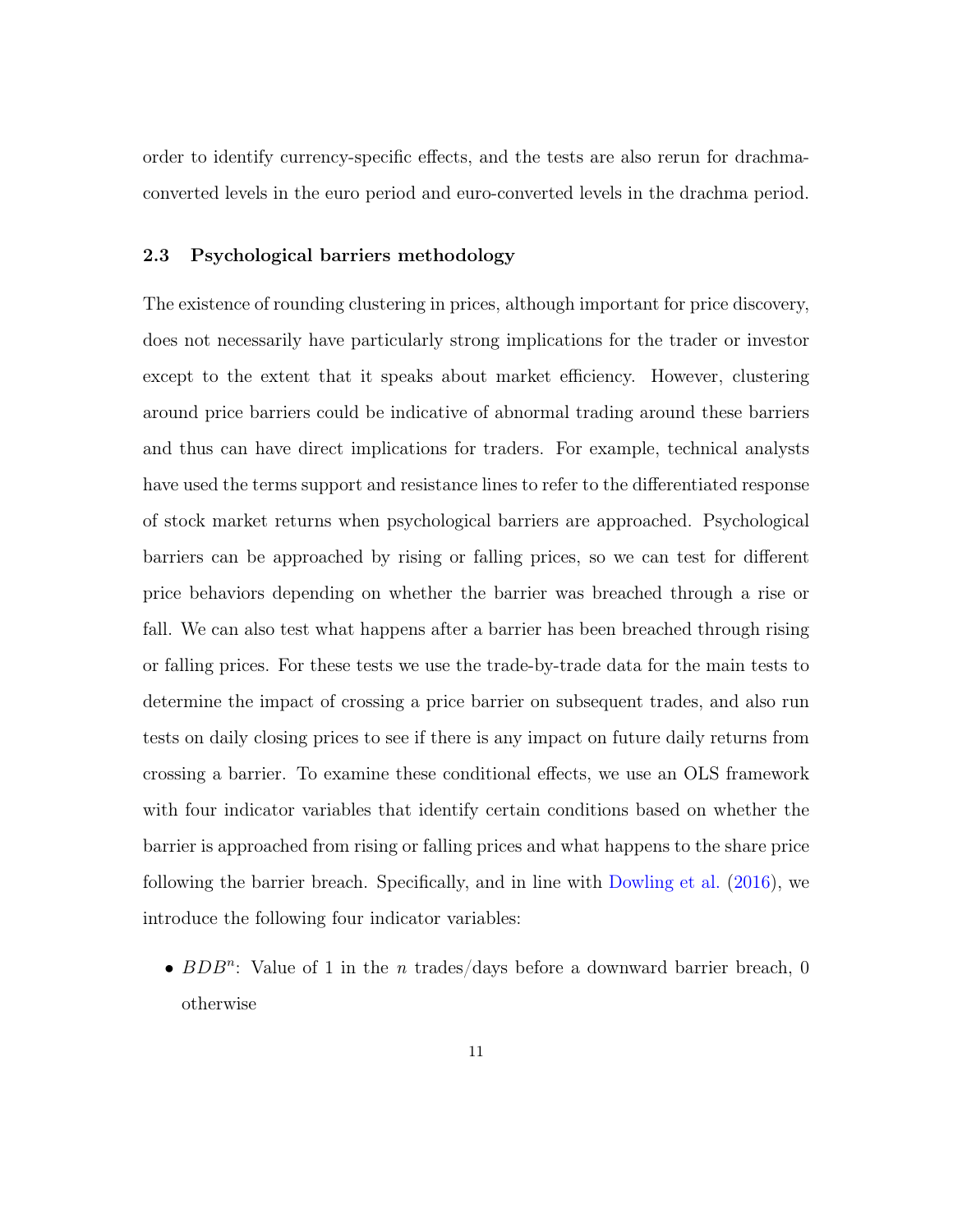- $ADB^n$ : Value of 1 in the *n* trades/days after a downward barrier breach, 0 otherwise
- $BUB^n$ : Value of 1 in the *n* trades/days before an upward barrier breach, 0 otherwise
- $AUB^n$ : Value of 1 in the *n* trades/days after an upward barrier breach, 0 otherwise

where n denotes the number of trades or days (depending on whether we are using trade-by-trade or daily data) before or after the particular breach as a measure of responsiveness of market reaction to barrier breaches. We choose values of  $n = 1$ , 2, 3, 4, 5 trades in order to track the impact on up to the following five trades, and do the same for daily data but just report  $n = 1, 2, 5$  days to keep the table sizes manageable<sup>[4](#page-11-0)</sup>. For trade-by-trade data we group all transactions across the five equities together although subsequent trades following a barrier breach for a particular equity are always for the same equity. For the daily data we test the equities individually. Our testing also includes a first-order autoregressive term for potential autocorrelation in the returns. Formally the equation tested is therefore:

$$
R_t = \beta_0 + \beta_1 R_{t-1} + \beta_2 BDB_t^n + \beta_3 BUB_t^n + \beta_4 ADB_t^n + \beta_5 AUB_t^n + \varepsilon_t
$$
 (2)

As we are primarily interested in the differential reaction of market players following the introduction of the euro, we estimate the above regression separately for the drachma and euro periods. For the daily data we also estimate the regression using drachma-denominated levels in the euro period and euro-denominated levels in the drachma period.

<span id="page-11-0"></span><sup>4</sup>The purpose of these selected days is to report the immediate impact and the impact over the space of a week. The omitted results were qualitatively similar to the reported results and are available upon request.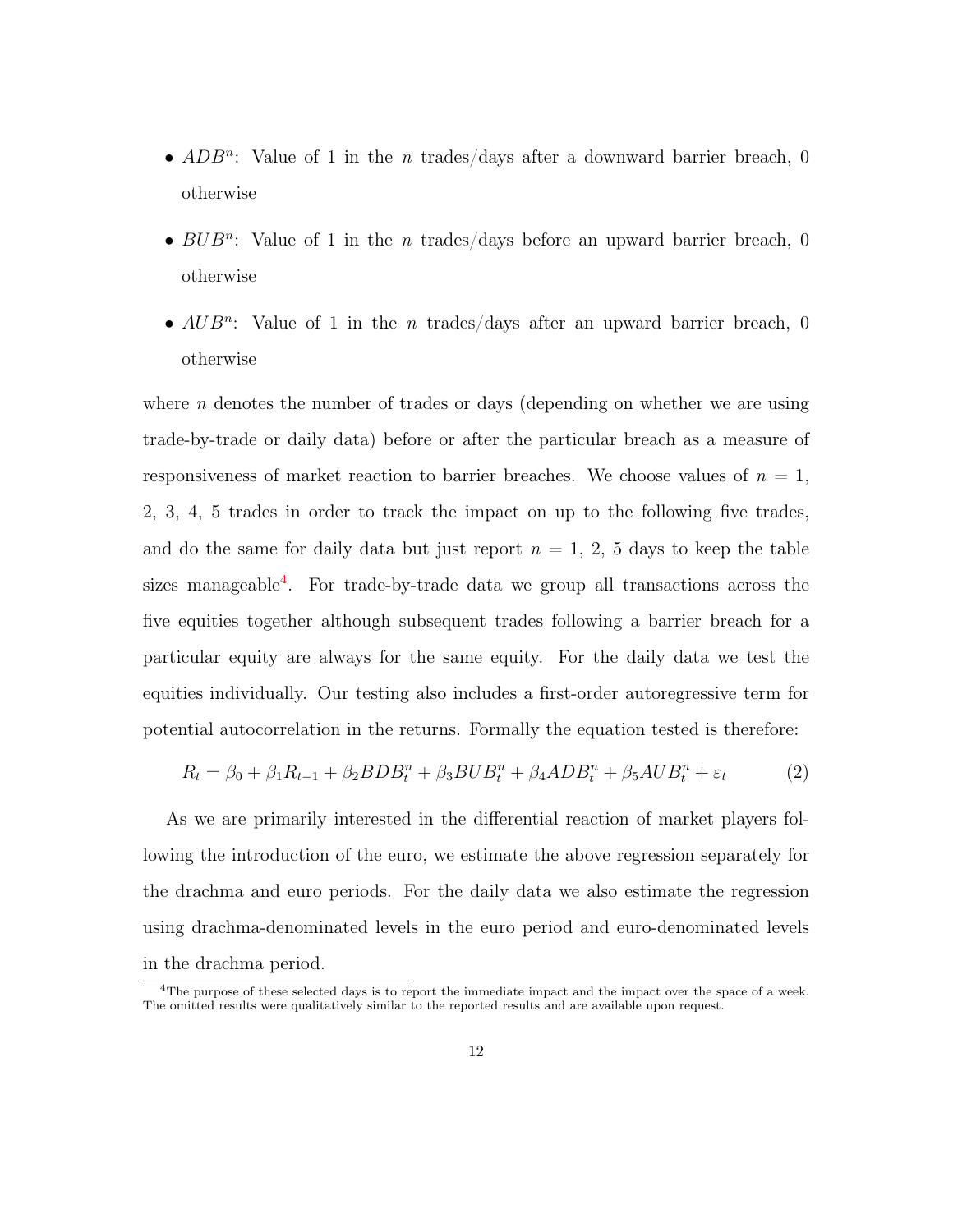## <span id="page-12-0"></span>3 Empirical findings

#### 3.1 Price clustering

The core findings for clustering are contained in Tables [1](#page-26-0) and [2](#page-27-0) and Figure [1,](#page-24-0) with the tables comprising the Panel Poisson regressions for drachma and euro respectively, and each divided into the sub-periods of 1998-2000 and 2001-2003. Tables [3](#page-28-0) and [4,](#page-29-0) report the drachma and euro findings applying OLS regressions in line with the prior literature. These findings confirm that clustering is a major feature in the pricing of Greek equities over the time period studied, but particularly before the crossover to euro pricing. This can be seen graphically in Figure [1](#page-24-0) for 100s drachma and decimal digits of euro. Panel A shows clustering in drachma during the drachma period with spikes in clustering around 00 and 50 prices, followed by individual 10s of drachma. Clustering around drachma-equivalent euro levels is not a feature of the euro period as seen in Panel B. Clustering is also somewhat evident around decimal digits of euro during the euro area, with larger frequencies in the 0 range and 40-60 range, but the effect is not as pronounced as for drachma clustering.

Turning to the formal results, for the OLS drachma results in Table [1](#page-26-0) traded prices clustered strictly around whole values of 10 drachma (Pseudo R-square = 0.82) and 100 drachma (Pseudo R-square  $=$  0.70) in the 1998-2000 period despite the minimum tick size being just 5 drachma. There was also negative clustering around 1000 drachma prices, showing a lower than expected frequency of prices around these larger price levels. This finding of positive price clustering in low digits and negative price clustering in significant barrier regions such as 1000 drachma, is in line with previous findings on clustering, albeit that our study also shows this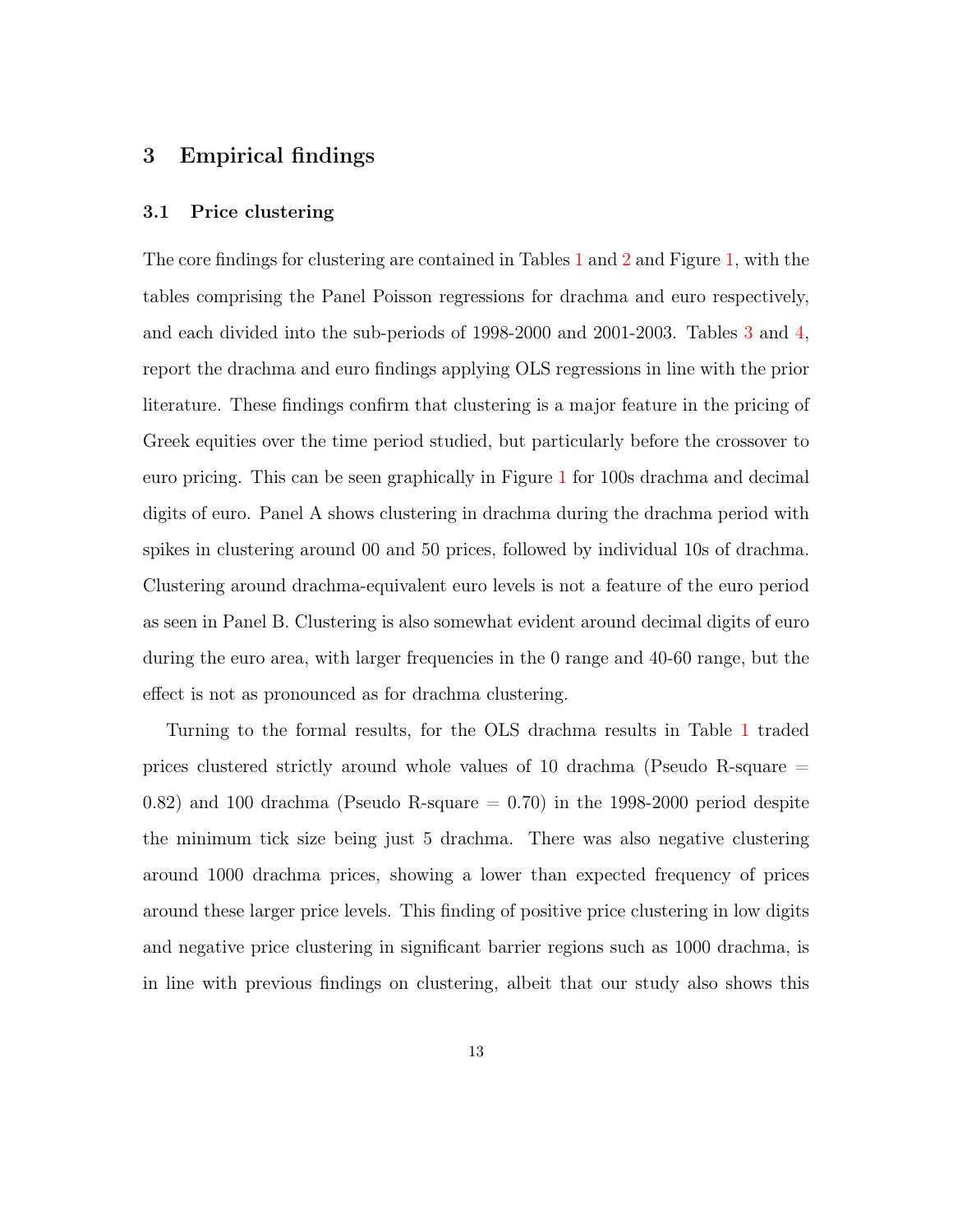to be present using ultra high frequency data. The results for euro over the same 1998-2000 period in Table [2](#page-27-0) confirm, as expected, essentially no euro-denominated clustering during the period when prices were in drachma. We might have seen some euro clustering during this period if traders and investors had switched over their trading systems to euro pricing before the official switch, but this was evidentially not the case <sup>[5](#page-13-0)</sup>. The OLS findings in Tables [3](#page-28-0) (drachma) and [4](#page-29-0) largely echo these findings.

The findings for the period 2001-2003 after the switchover to euro pricing show a mixture of declining but continued drachma clustering, and mixed evidence of new euro clustering. In Table [1](#page-26-0) for the Poisson tests we see some evidence that prices continue to cluster around 10s of drachmae (Pseudo R-square  $= 0.25$ ). Although in general, drachma clustering is significantly decreased. This can also be seen in the OLS results in Table [3,](#page-28-0) where there is a continued presence of drachma clustering but evident decline in importance as seen in the R-square values. Table [2](#page-27-0) (Poisson) and [4](#page-29-0) (OLS) give mixed findings for euro price clustering. The OLS results suggest new clustering around the decimal digits of euros (R-square = 0.50 for the strict price point), although the clustering around 1s of euros remains minor. The Poisson results, however, show no support for any new euro clustering. Given that Poisson model is better specified as it is an explicit count model, and despite the prevalence of OLS testing of barrier proximity in past papers, we are minded more towards the Poisson finding of no new euro clustering. There are thus two interesting findings here. First, that clustering continued to be denominated in drachma despite the

<span id="page-13-0"></span><sup>5</sup>Due to the nature of testing individual trades at volume, the significance levels are not a good measure of economic significance due to very low standard errors associated with a very large number of observations  $(n)$ . The R-square values are a better way to assess the importance of clustering as they are not influenced by the number of observations.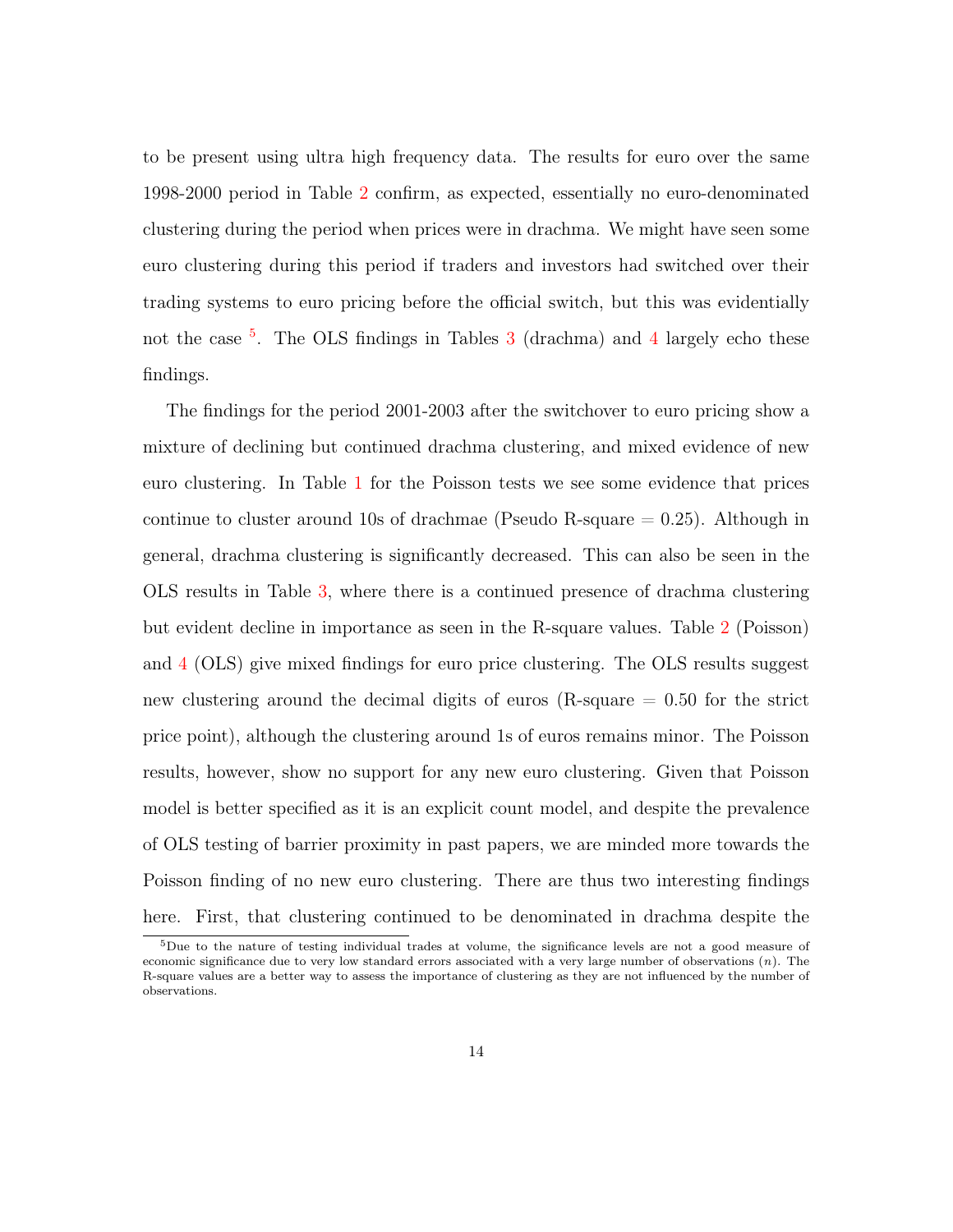switchover to euro, and second that euro clustering did not immediately start being a feature of pricing. This suggests that, to some extent, prices continued to be viewed in terms of drachma even after the switchover to euros implying at least an informal dual euro/drachma pricing by traders. We thus have evidence of a sluggishness in switching over to the new euro pricing framework and support for the aspiration level hypothesis.

We now look in more detail at the evolution of clustering over time in order to understand the nature of the crossover from drachma to euro clustering. We repeat the clustering analysis using a rolling estimation. Specifically, Equation 1 is re-estimated on a daily rolling regression basis throughout the entire sample, while testing for the existence of drachma and euro price clustering. Figure [2,](#page-25-0) Panel A, plots the adjusted R-square for the full set of rolling regressions for each of the five stocks for drachmae clustering (100s digits) and Panel B repeats for the case of euro clustering (decimal digits). The time evolution of the barriers shows graphically how quickly clustering switched from being drachma denominated during the drachma period, to not being a major feature of pricing post the switch in stock currency denomination. A similar but weaker effect is seen in Panel B for euro clustering around the switchover to euro pricing.

In order to formally detect for breaks in clustering, we regress the average adjusted R-square of the five stocks on a constant and a linear trend while allowing for an endogenous breakpoint detection following [Bai and Perron](#page-21-9) [\(2003\)](#page-21-9). The results of this regression are presented in Table [5.](#page-30-0) The endogenous breakpoint detection identifies three periods; two are during the drachma period, while the third extends from the last month of the drachma circulation onwards. We can also see this break from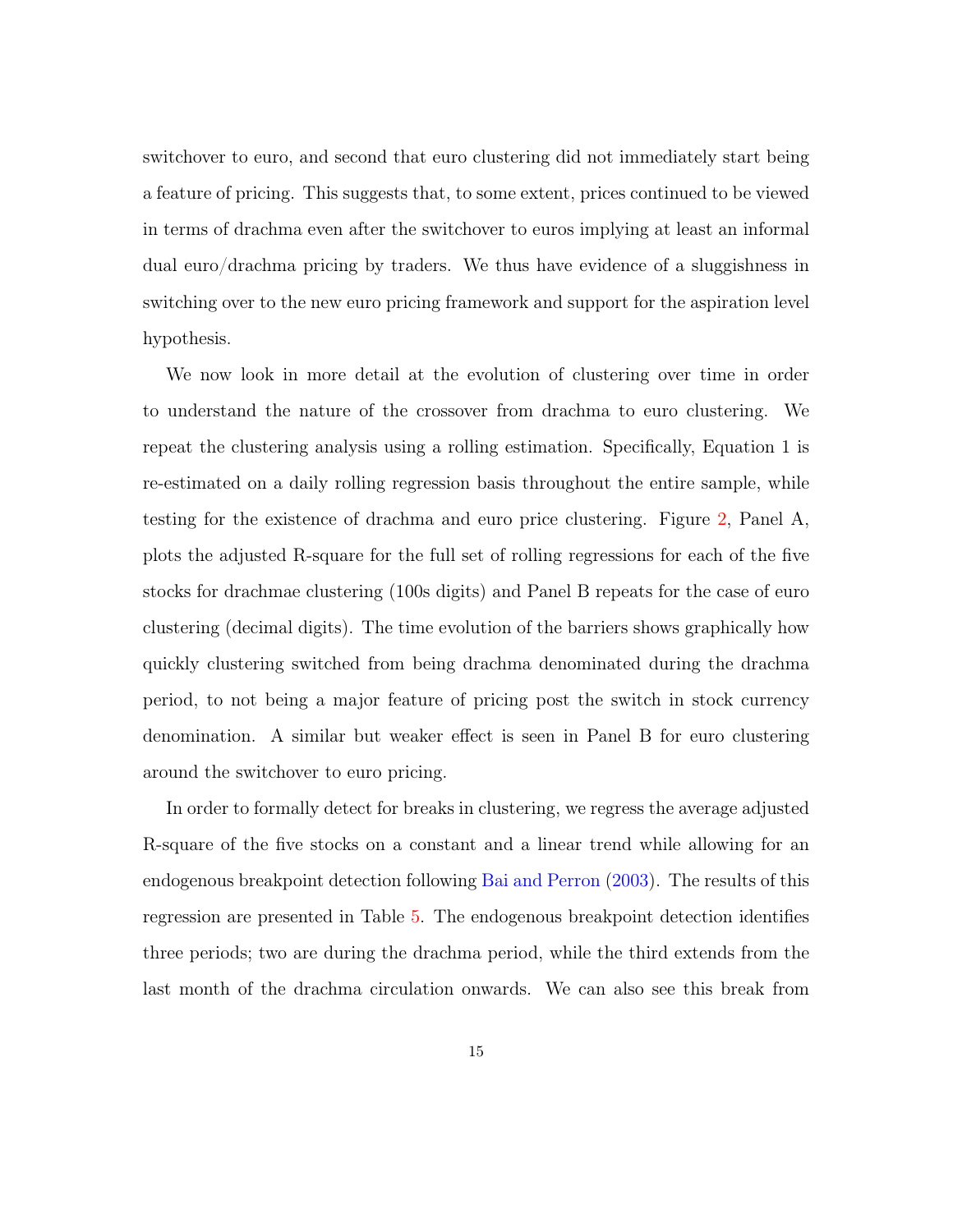a visual inspection of Figure [2](#page-25-0) Panel A, which suggests that in the second period  $(18/8/1999 - 5/12/2000)$  the strength of price clustering is reducing compared to the first, possibly reflecting the simultaneous use of the two currencies during this year. Drachmae price clustering at the 100s level drops out of significance about a month prior to the establishment of the euro as the sole currency in Greece. The euro barriers gain significance once the euro is introduced. However, this seems to be a gradually phased in process across the years of the implementation. Moreover, some idiosyncratic stock characteristics can affect the speed in which the new price barrier levels become significant. For example, price barriers for Alpha Bank are created faster than Vodafone as shown by the immediate rise in the significance of the euro price barriers following the euro adoption in the case of the former versus a belated rise in the latter case.

#### 3.2 Psychological barriers

Table [6](#page-31-0) shows the estimated coefficients and standard errors for the regression testing for conditional effects (Equation 2) using trade-by-trade data and estimated over the drachma (Panel A, 100s drachma) and euro periods (Panel B, 1s euro).

The coefficients for ADB and AUB are of primary interest as they denote the market reaction following a barrier breach. Hence, any statistical significance on these indicator variables would give prima facie evidence that following a barrier breach there is an abnormal return. First, in the drachma period for 100 drachma levels, the ADB coefficient suggests that after a downward barrier breach returns drop in the following trade, then bounce up for trades 2-5 with decreasing strength. Conversely, the AUB coefficient suggests that after an upward barrier breach the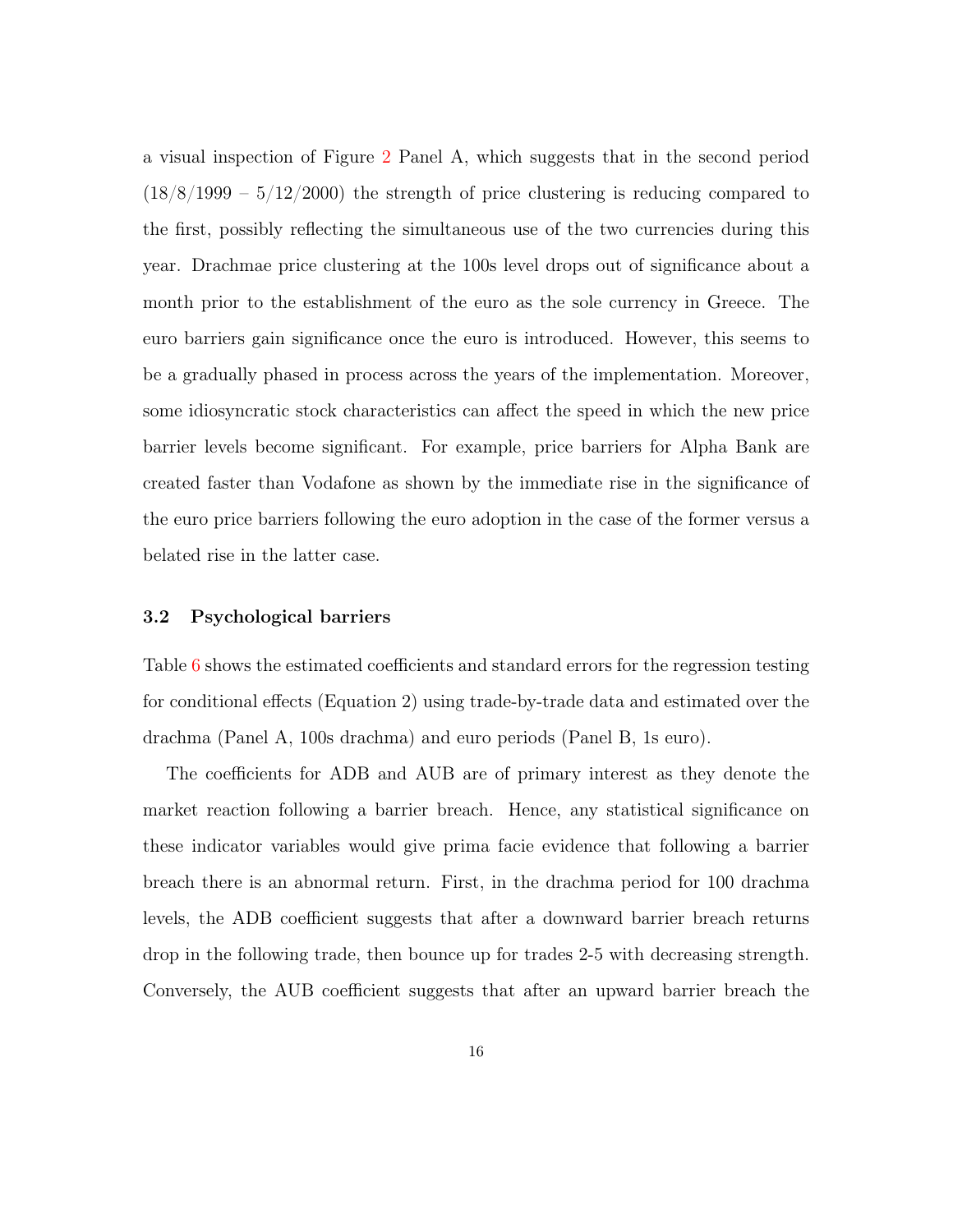return climbs further during the following trade, then decreases for trades 2-5 with decreasing strength. In the euro period and crossing of whole euro barrier points, the findings are similar with two key differences. First, in the magnitude of the statistical significance of the AUB and ADB variables, this is noticeably lower compared to the drachma period. For instance, the ADB coefficient for the following trade  $(n = 1)$  are equal to -0.0232 and -0.0089 in the drachma and euro periods respectively. Second, the persistence of the effect following a barrier breach appears to be shorter lived by approximately 1 trade compared to the drachma period. Thus, the ADB coefficients retain their statistical significance up to 5 trades following a breach whereas under the euro period significance is retained for 4 trades.

Panel C of Table [6](#page-31-0) presents a series of statistical significance tests for each reaction window between the coefficients pertaining to the drachma and those of the euro periods. It can be inferred that there is indeed a differential market response due to the change in the currency and the associated relocation of the psychological barriers. The core finding is that the drachma effects are larger than the euro effects. Of the four reactions denoted by the respective indicator variables, those following a barrier breach are those that show the most significant. These findings, combined with the findings for clustering, suggest that after a changeover to a new pricing regime it takes traders a period of time to start being influenced by new psychological barriers.

A last analysis we run is tests for the presence of daily psychological barriers, this analysis is run for each equity individually and is reported in Tables [7-](#page-32-0)[11.](#page-36-0) These tests cover 100s and 1000s barrier levels of drachma and 1s and 10s of euro. Euro-converted barrier levels are also tested in the drachma period, and similarly drachma-converted barriers are tested in the euro period.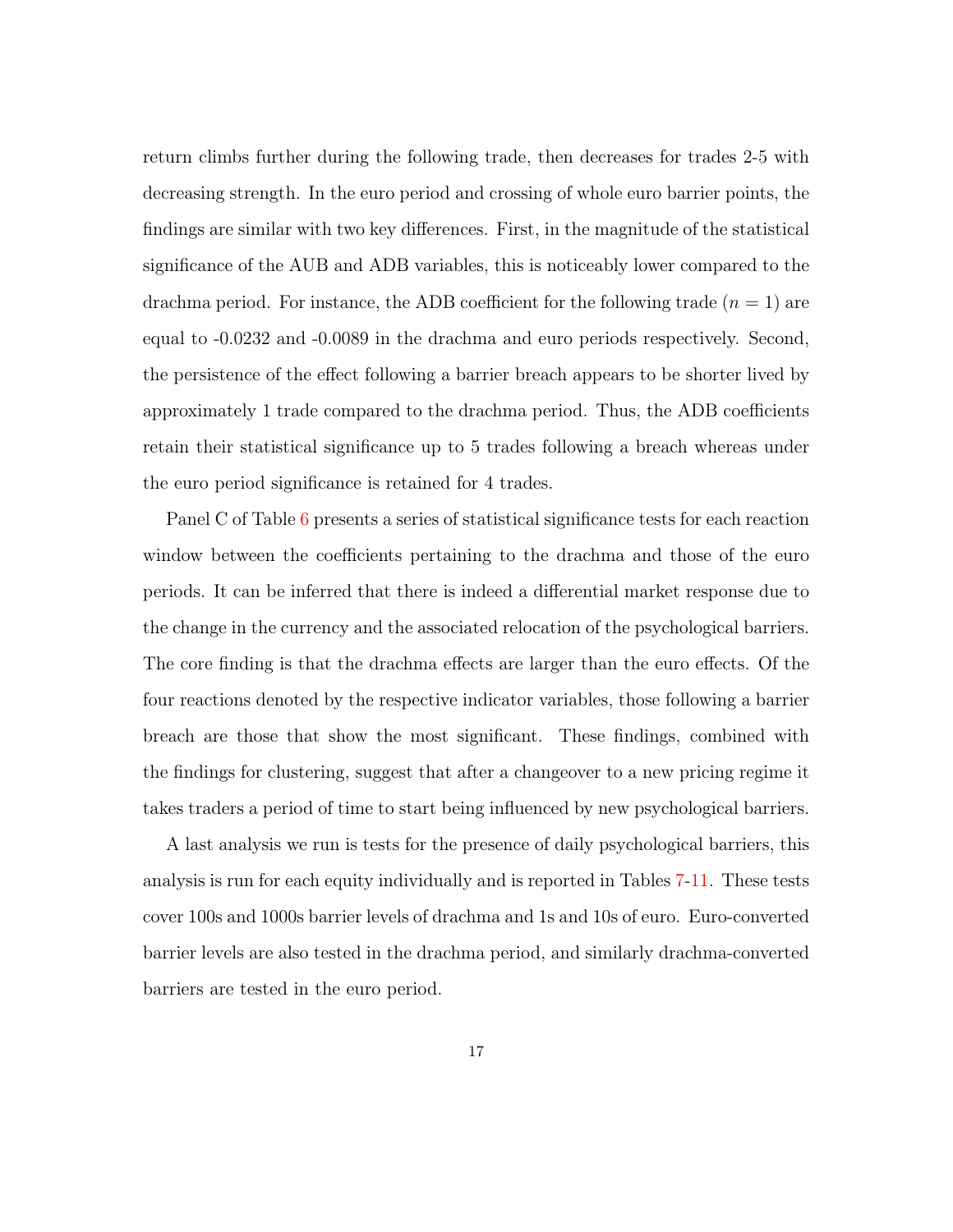The main finding is of minor significance across all the barrier levels and all the currencies. For the few significant findings that are present the weak pattern is of significant euro barriers in the euro period. For example, in Table [8](#page-33-0) we find that prices fall back in the subsequent week after rising through a whole  $\epsilon$ 10 barrier for the National Bank of Greece stock.

As we are testing  $1,000$  coefficients across all five tables<sup>[6](#page-17-0)</sup> there is a considerable probability that even the reported significance findings for the daily psychological barriers are there by chance. To account for the potential that the significant findings we have are there by chance we run a Generalised Bonferroni p-value correction as proposed by [Romano et al.](#page-22-11) [\(2010\)](#page-22-11) which adjusts the acceptable p-value level to account for the number of coefficients tested using the formula  $\hat{p}_{(i)} \leq \alpha_{(i)} \equiv k \cdot \alpha/s$ where s is the total number of coefficients tested  $(1,000$  in our case), k is the number of false discoveries we wish to control for, and  $\alpha$  is the significance level. We follow [Berk et al.](#page-21-4) [\(2017\)](#page-21-4) and set k at 5 percent or 50 coefficients, and  $\alpha$  at 10 percent, meaning the Bonferroni corrected p-value is 0.005.

When we re-examine Tables [7-](#page-32-0)[11](#page-36-0) with this new p-value as the null rejection level, we find that only four of the barrier variables, including the three  $\epsilon$  10 time variables for National Bank of Greece noted above, remain significant. This suggests that daily psychological barriers are not a major feature in pricing, and shows the advantage of our transaction level psychological barriers tests, which were able to capture the impact of crossing barriers on subsequent trading at the micro-level.

<span id="page-17-0"></span><sup>&</sup>lt;sup>6</sup>Five variables per time period x two time periods x five equities x five days (although only three days are reported) x 4 currency barriers (2 drachma, 2 euro) =  $1,000$  coefficient tests.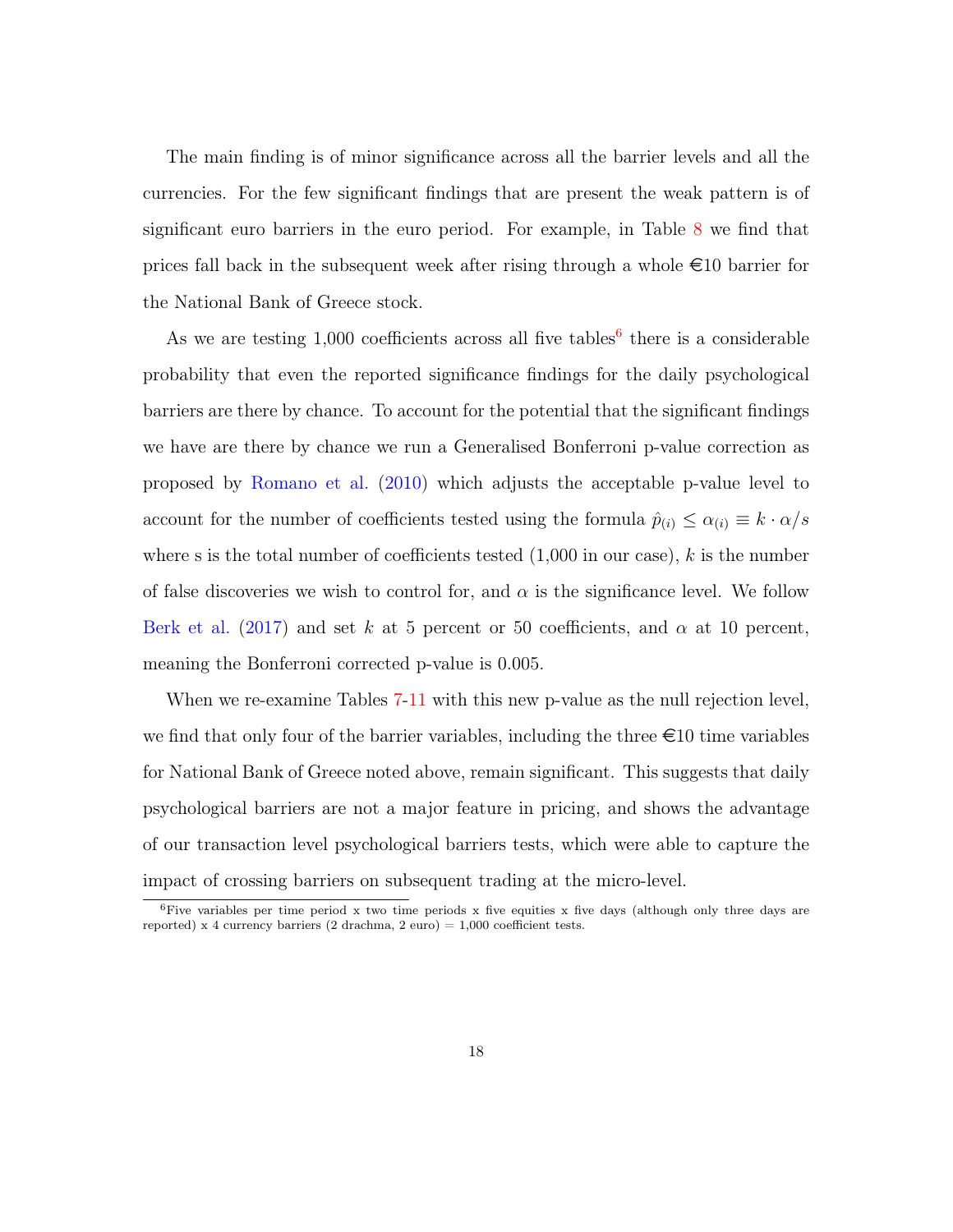## <span id="page-18-0"></span>4 Conclusions

With our dataset of ultra high frequency trades for the five largest equities in Greece at the time of the crossover from the drachma to the euro currency we demonstrate a currency-related crossover of the presence of psychological barriers, but continued presence of clustering in the old currency.

This finding builds on the findings of [Sonnemans](#page-22-9) [\(2006\)](#page-22-9) for the Dutch market, but also takes the research a number of significant steps forward. First, we extend testing into a period when there is only euro pricing, as opposed to a period of dual euro-original currency pricing as studied by [Sonnemans](#page-22-9) [\(2006\)](#page-22-9). Second, we use transactions data as opposed to problematic daily closing prices to provide rolling regression estimates of how clustering reacts to the changeover to the euro. We show a significant reduction in drachma clustering upon adopting the euro, but that it continued to be a presence for at least the three years after crossover to euro pricing. Third, we are also able to use our dataset to identify that euro-focused clustering did not become a feature immediately after adoption of the euro, suggesting that clustering is a learned behaviour and it takes investors time to adopt new clustering practices. Our speed of currency crossover findings support the conclusion that clustering seems to be mainly related to anchoring to past prices supporting the aspiration level hypothesis.

The other novel set of contributions of the work is in the investigation of pricing behavior following the crossing of a psychologically important price point. Here we once again use the transaction level data and are able to show an influence on subsequent trades following a trade that crosses a barrier level. The normal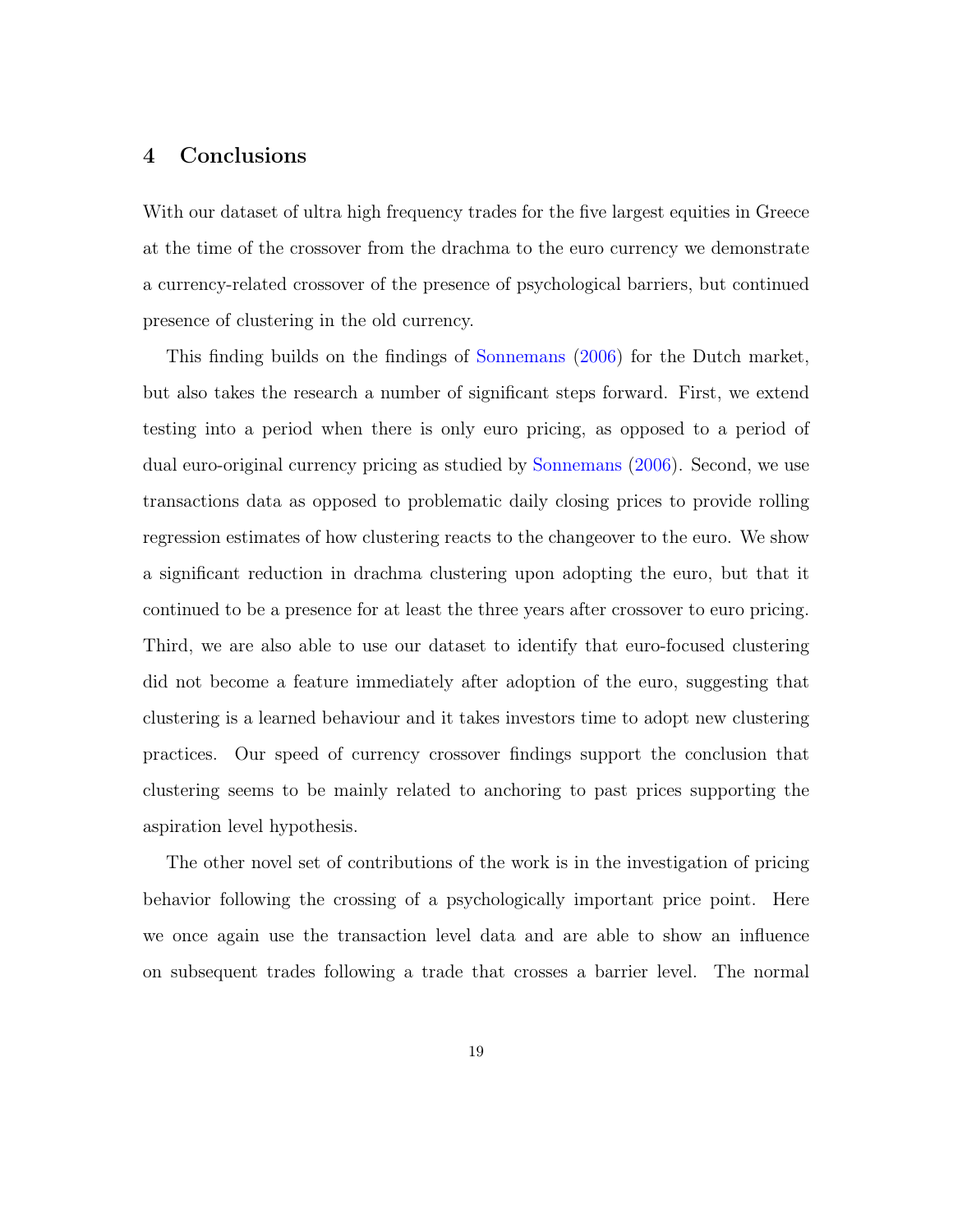behavior we observe being that the subsequent trade continues the price trend and the following trades lead to a partial reversal. That we are able to show the presence of predictable trading following breach of a barrier at the transaction level, as opposed to daily prices as applied in the prior research, is an interesting contribution in itself with wider application, but we also demonstrate a crossover of the relevant barriers upon change of currency. Our daily data psychological barrier results suggest that daily data tests miss the presence of these barriers and the impact of currency crossover, as psychological barriers are not found to be present at the daily level.

Recent research is increasingly identifying the presence and importance of clustering and psychological barriers across a whole range of financial markets outside of equities. Our research therefore informs the development of this stream, by showing that clustering retains links to past pricing and transfers to current pricing in a slow manner, and arguing that the standard practice of seeking to identify psychological barriers using daily data can miss important transaction level predictability in pricing caused by these barriers. This last aspect is particularly important as the bulk of equity speculation rapidly moves to the ultra high frequency level away from the longer trading horizons of the past.

We end the study by noting a limitation of this research. Despite our tests being at the trade-by-trade level we are still not able to distinguish which type of traders are more likely to engage in price clustering or trade in particular ways around psychologically important price points as we don't have any trader identifications attached to trades. It was noted in the data section that investment in Greek equities consists of about 30% Greek retail investors, 40% Greek institutional investors, and 30% foreign investors. It would have been informative to know if a certain group of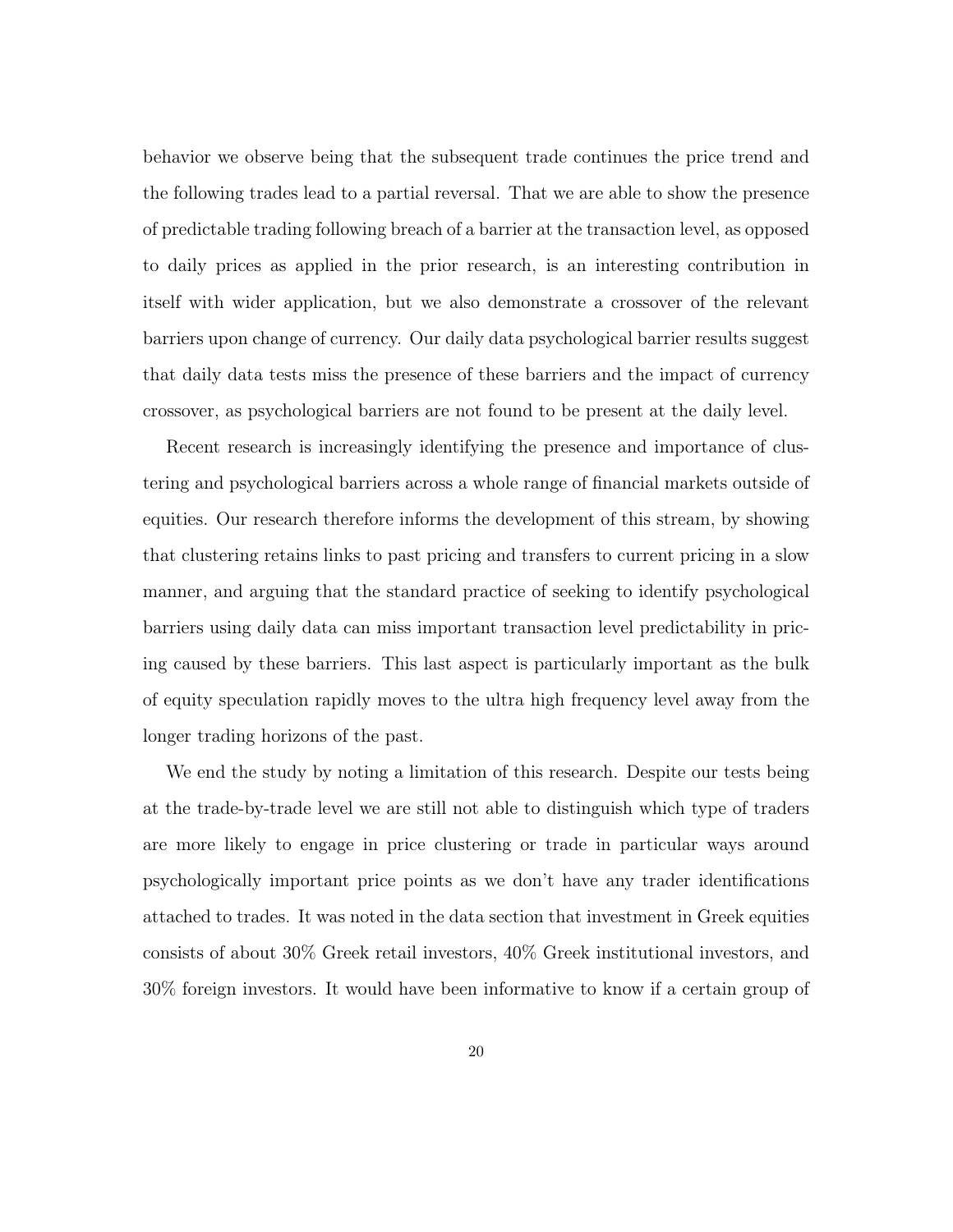these investors was driving our findings. This would speak to whether the patterns were caused by, for example, professional trading habits, by sizes of transactions, or by behavioral factors such as risk aversion or risk seeking relative to reference points. We suggest this disaggregation of trades by trader type approach to future research, subject to data availability, and it is an area we intend to also explore in a future study.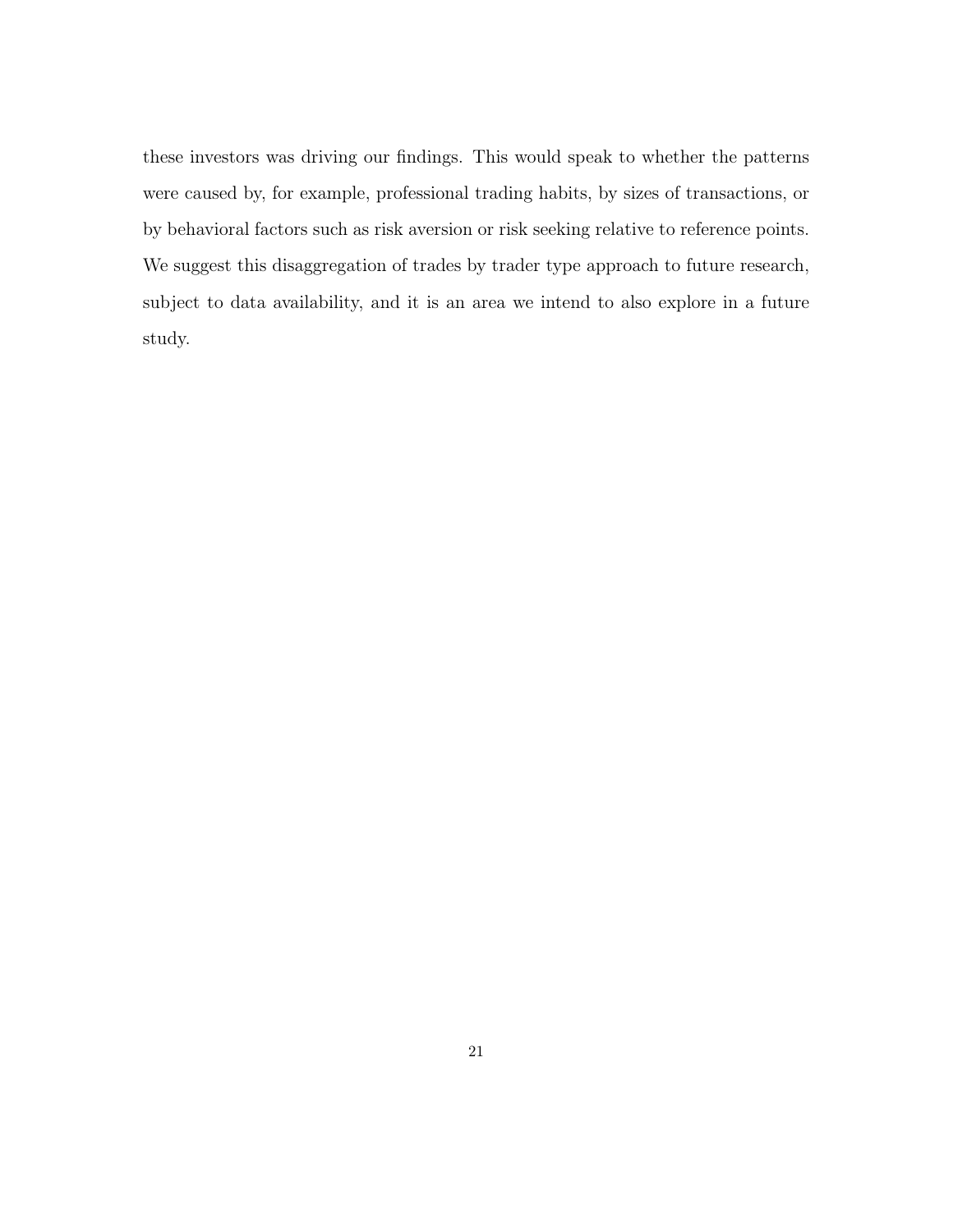## References

- <span id="page-21-5"></span>Aggarwal, R. and B. M. Lucey (2007). Psychological barriers in gold prices? Review of Financial Economics  $16(2)$ , 217–230.
- <span id="page-21-3"></span>Aragon, G. O. and S. Dieckmann (2011). Stock market trading activity and returns around milestones. Journal of Empirical Finance 18 (4), 570–584.
- <span id="page-21-9"></span>Bai, J. and P. Perron (2003). Computation and analysis of multiple structural change models. Journal of Applied Econometrics  $18(1)$ , 1–22.
- <span id="page-21-1"></span>Ball, C. A., W. N. Torous, and A. E. Tschoegl (1985). The degree of price resolution: The case of the gold market. *Journal of Futures Markets* 5(1), 29–43.
- <span id="page-21-4"></span>Berk, A. S., M. Cummins, M. Dowling, and B. M. Lucey (2017). Psychological price barriers in frontier equities. Journal of International Financial Markets, Institutions and Money 49, 1–14.
- <span id="page-21-2"></span>Brooks, R., E. Harris, and Y. Joymungul (2013). Price clustering in Australian water markets. Applied Economics  $45(6)$ , 677–685.
- <span id="page-21-0"></span>Brown, P. and J. Mitchell (2008). Culture and stock price clustering: Evidence from The Peoples' Republic of China. *Pacific-Basin Finance Journal*  $16(1)$ , 95–120.
- <span id="page-21-8"></span>Cameron, A. C. and P. K. Trivedi (2005). Microeconometrics: Methods and applications. Cambridge University Press: Cambridge.
- <span id="page-21-7"></span>Comerton-Forde, C. and T. J. Putning (2011). Measuring closing price manipulation. Journal of Financial Intermediation 20 (2), 135–158.
- <span id="page-21-6"></span>Cummins, M., M. Dowling, and B. M. Lucey (2015). Behavioral influences in nonferrous metals prices. Resources Policy 45, 9–22.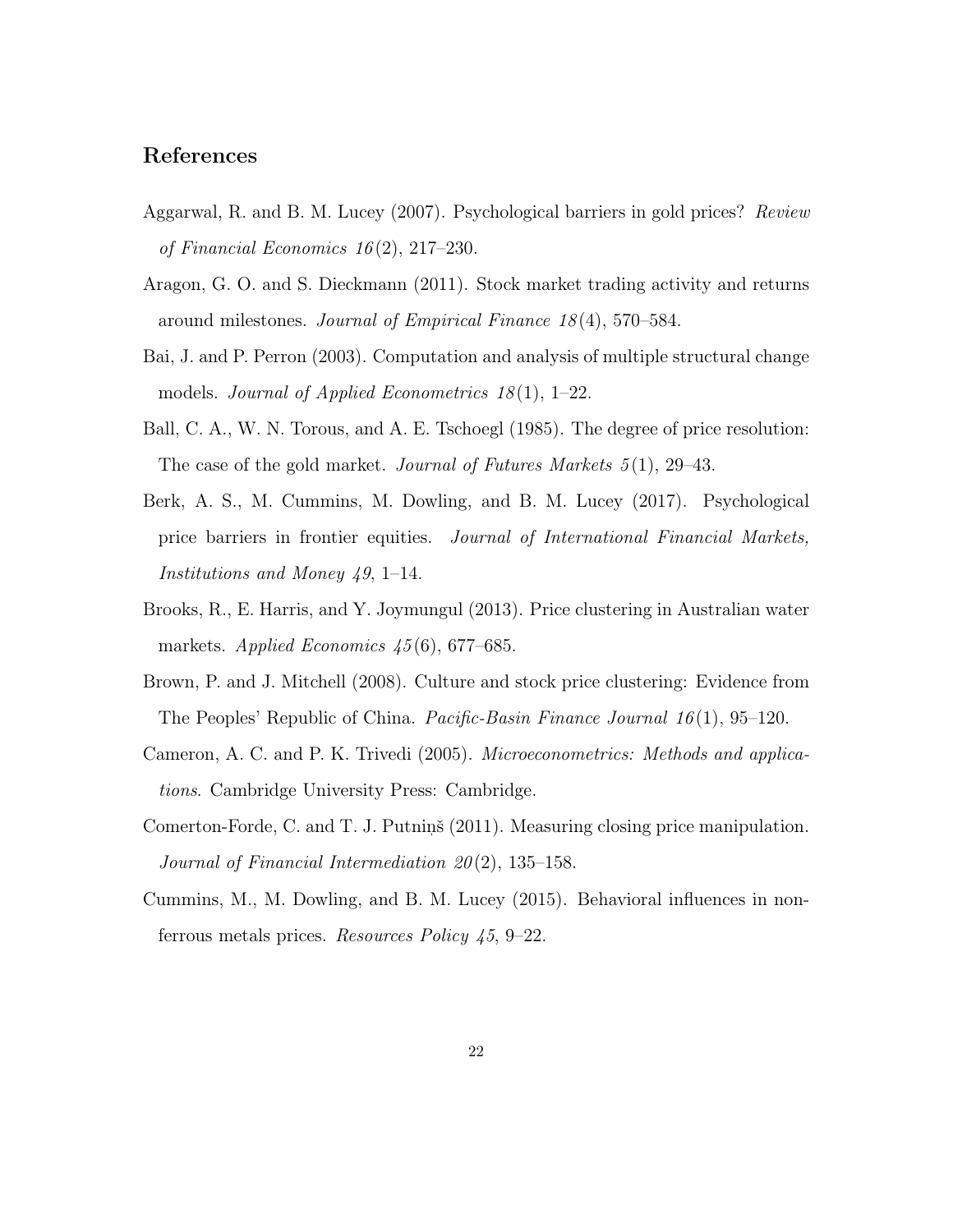- <span id="page-22-0"></span>Donaldson, R. G. and H. Y. Kim (1993). Price barriers in the Dow Jones Industrial Average. Journal of Financial and Quantitative Analysis 28 (03), 313–330.
- <span id="page-22-6"></span>Dowling, M., M. Cummins, and B. M. Lucey (2016). Psychological barriers in oil futures markets. Energy Economics 53, 293–304.
- <span id="page-22-1"></span>Hu, B., C. Jiang, T. McInish, and H. Zhou (2017). Price clustering on the Shanghai Stock Exchange. Applied Economics 49 (28), 2766–2778.
- <span id="page-22-10"></span>Ikenberry, D. L. and J. P. Weston (2008). Clustering in US stock prices after decimalisation. European Financial Management  $14(1)$ , 30–54.
- <span id="page-22-5"></span>Meng, L., T. Verousis, and O. ap Gwilym (2013). A substitution effect between price clustering and size clustering in credit default swaps. Journal of International Financial Markets, Institutions and Money 24, 139–152.
- <span id="page-22-2"></span>Narayan, P. K., S. Narayan, and S. Popp (2011). Investigating price clustering in the oil futures market. Applied Energy  $88(1)$ , 397-402.
- <span id="page-22-7"></span>Niederhoffer, V. (1965). Clustering of stock prices. *Operations Research 13* (2), 258– 265.
- <span id="page-22-8"></span>Ohta, W. (2006). An analysis of intraday patterns in price clustering on the Tokyo Stock Exchange. Journal of Banking & Finance  $30(3)$ , 1023–1039.
- <span id="page-22-4"></span>Palao, F. and A. Pardo (2012). Assessing price clustering in European carbon markets. Applied Energy 92, 51–56.
- <span id="page-22-3"></span>Palmon, O., B. Smith, and B. Sopranzetti (2004). Clustering in real estate prices: Determinants and consequences. Journal of Real Estate Research  $26(2)$ , 115–136.
- <span id="page-22-11"></span>Romano, J. P., A. M. Shaikh, and M. Wolf (2010). Hypothesis testing in econometrics. Annual Review of Economics  $2(1)$ , 75–104.
- <span id="page-22-9"></span>Sonnemans, J. (2006). Price clustering and natural resistance points in the Dutch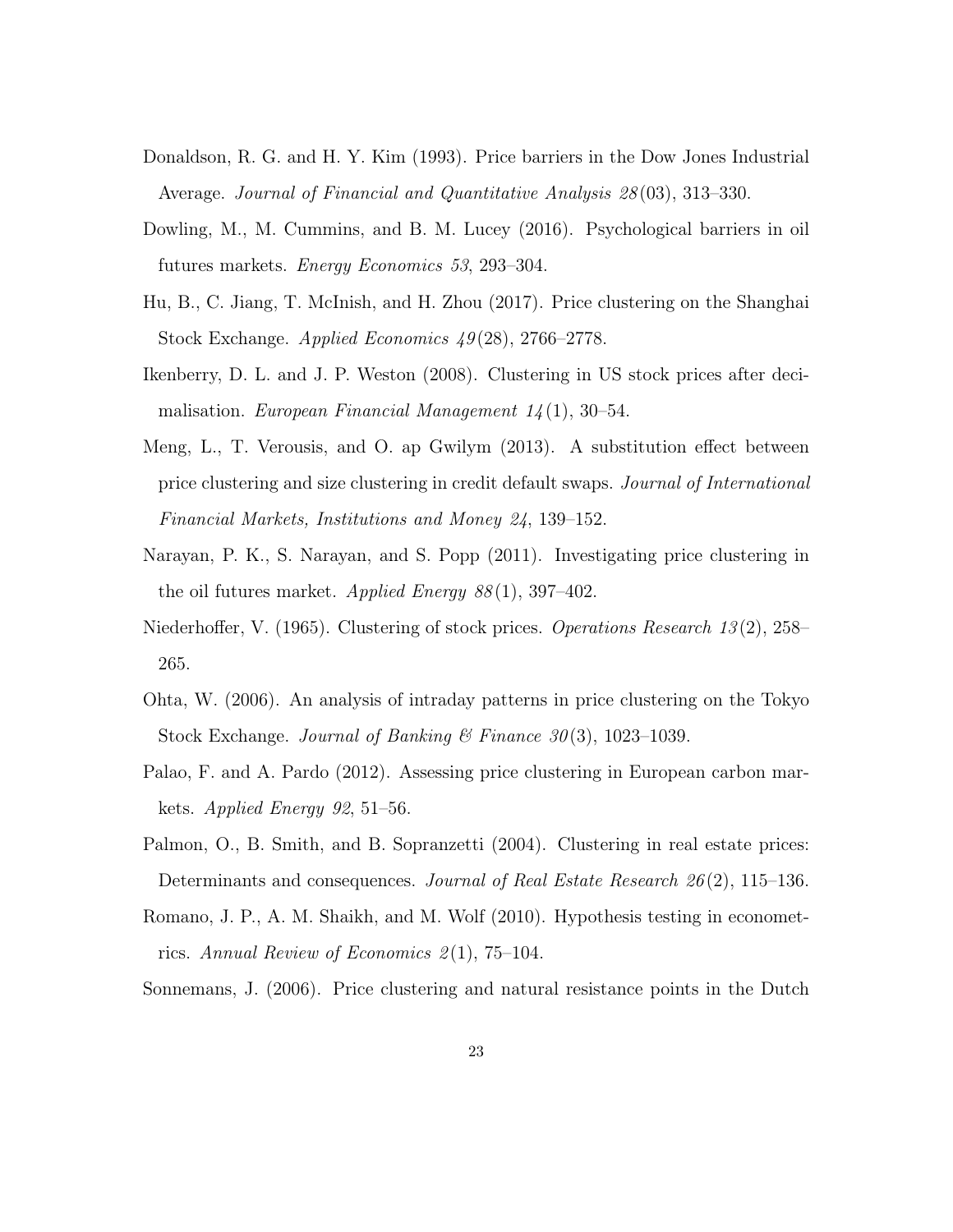stock market: A natural experiment. European Economic Review 50 (8), 1937– 1950.

<span id="page-23-0"></span>Woodhouse, S. A., H. Singh, S. Bhattacharya, and K. Kumar (2016). Invisible walls: Do psychological barriers really exist in stock index levels? The North American Journal of Economics and Finance 36, 267–278.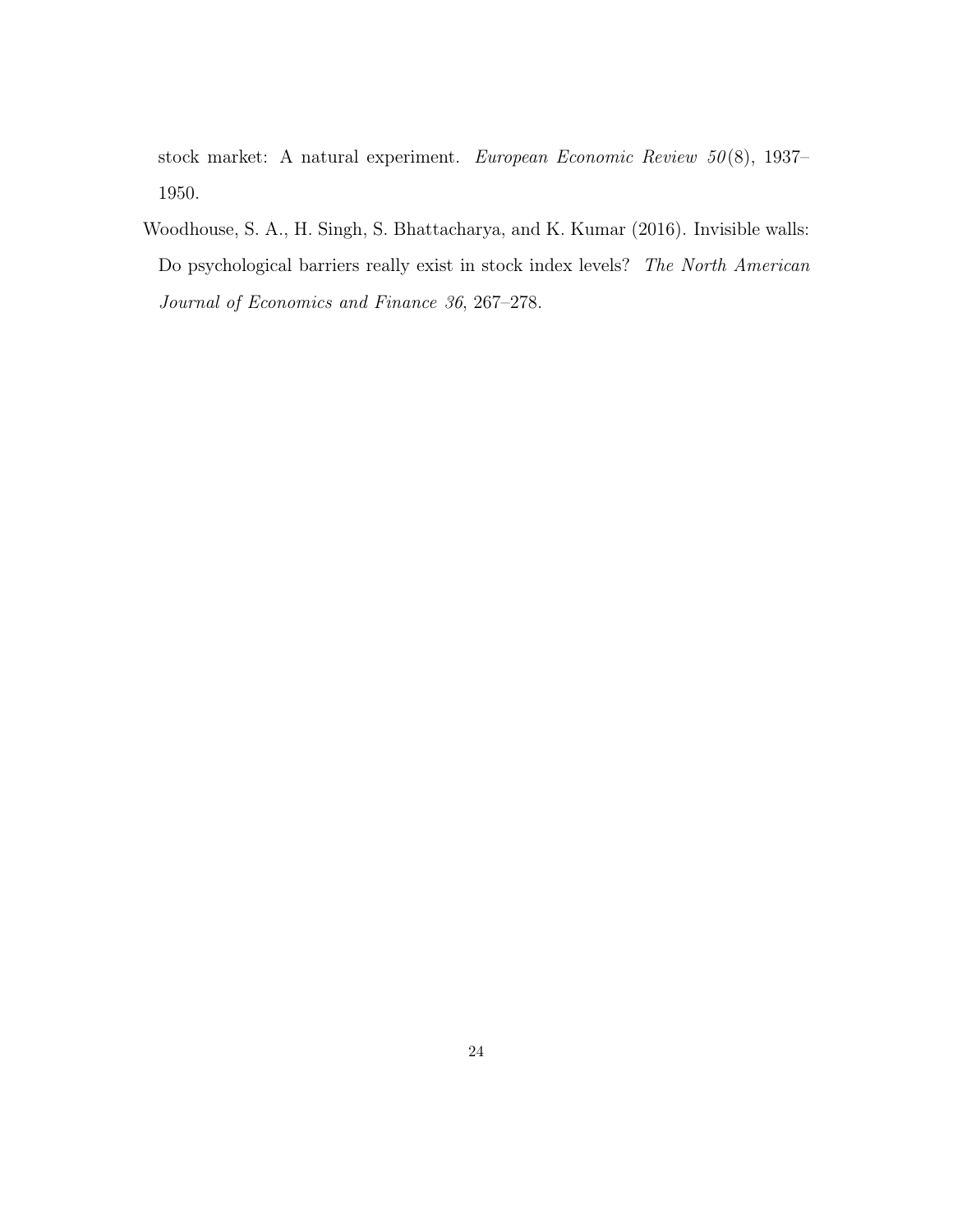<span id="page-24-0"></span>

Figure 1: Frequency distribution of drachma 100s and euro decimal digits. (All Stocks)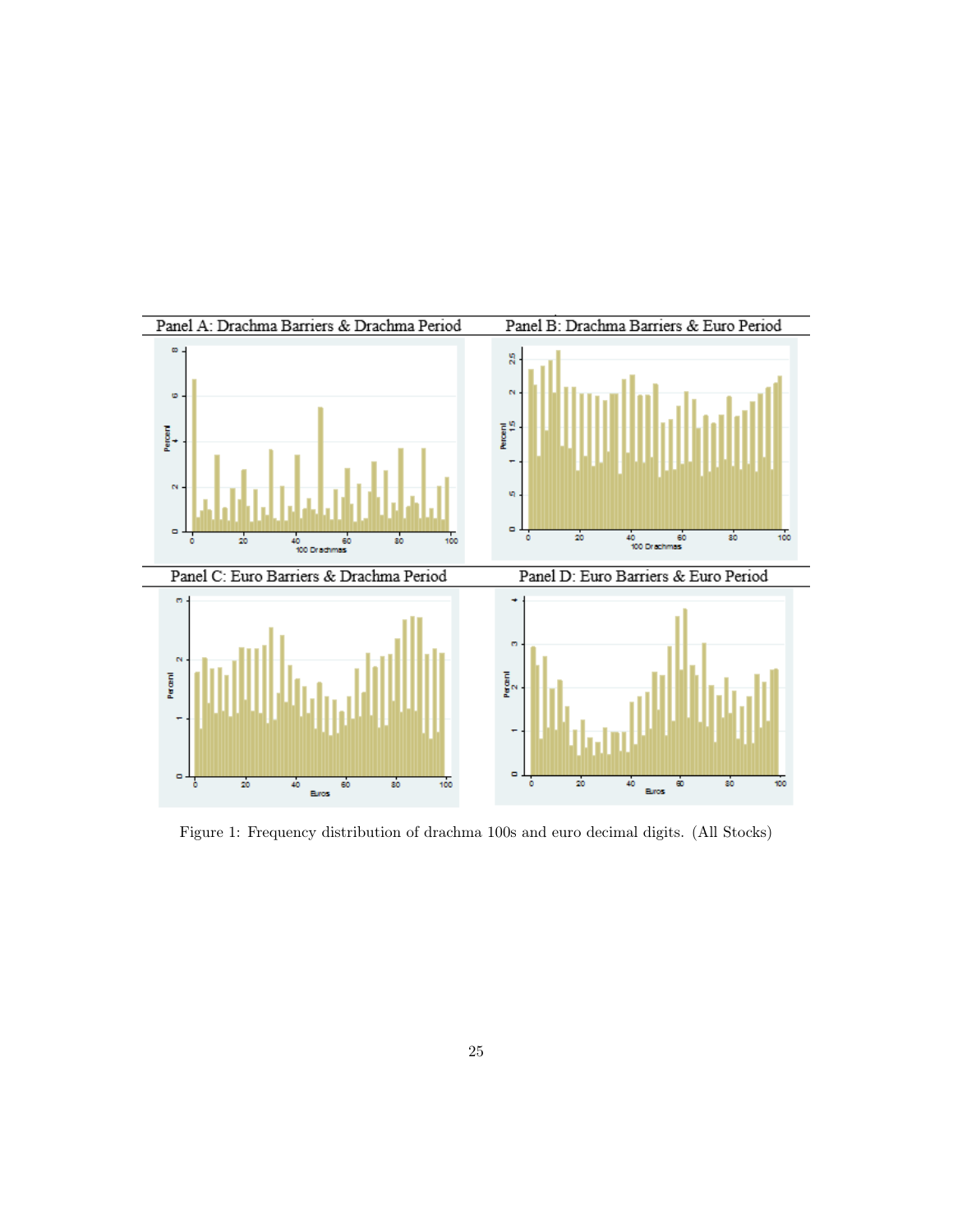<span id="page-25-0"></span>

Figure 2: Evolution of clustering over time. The figure plots the average R-squared of the five stocks from the barrier proximity tests (see Tables 1 and 2) [left] and for the individual stocks [right]. Panel A presents the case of the Drachma denominated period and Panel B repeats for the Euro period.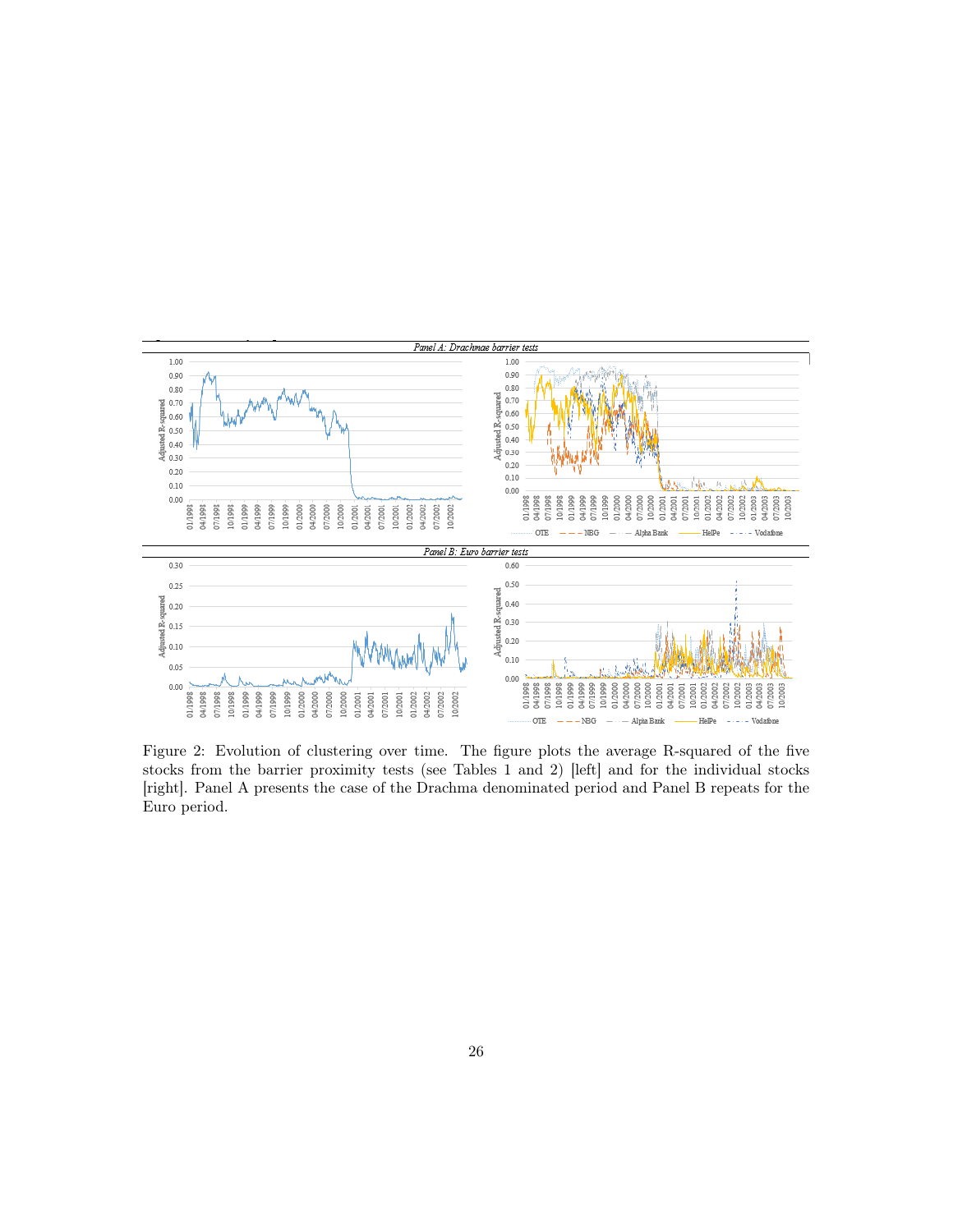<span id="page-26-0"></span>

|                 |                   |                  | Years: 1998-2000 |             | Years: 2001-2003 |             |             |             |  |  |  |  |
|-----------------|-------------------|------------------|------------------|-------------|------------------|-------------|-------------|-------------|--|--|--|--|
|                 | $n=0$             | $n=5$            | $n=10$           | $n=15$      | $n=0$            | $n=5$       | $n=10$      | $n=15$      |  |  |  |  |
|                 | A. 10s digits     |                  |                  |             |                  |             |             |             |  |  |  |  |
| beta            | $1.573***$        | $1.197***$       | $0.996***$       | $0.886***$  | $2.144***$       | $0.569***$  | $0.422***$  | $0.326***$  |  |  |  |  |
| SE              | 0.046             | 0.016            | 0.010            | 0.026       | 0.177            | 0.074       | 0.031       | 0.018       |  |  |  |  |
| Pseudo R-Square | 0.82              | 0.44             | 0.26             | 0.16        | 0.25             | 0.05        | 0.03        | 0.02        |  |  |  |  |
|                 |                   | $B. 100s$ digits |                  |             |                  |             |             |             |  |  |  |  |
| beta            | $0.978***$        | $0.851***$       | $0.695***$       | $0.630***$  | $1.086***$       | $0.463***$  | $0.467***$  | $0.383***$  |  |  |  |  |
| SE              | 0.008             | 0.017            | 0.023            | 0.029       | 0.050            | 0.031       | 0.028       | 0.018       |  |  |  |  |
| Pseudo R-square | 0.70              | 0.51             | 0.30             | 0.20        | 0.20             | 0.20        | 0.23        | 0.13        |  |  |  |  |
|                 | $C.~1000s$ digits |                  |                  |             |                  |             |             |             |  |  |  |  |
| beta            | $-0.029***$       | $-0.064***$      | $-0.083***$      | $-0.128***$ | $0.028***$       | $-0.006***$ | $-0.007***$ | $-0.041***$ |  |  |  |  |
| SE              | 0.011<br>0.012    |                  | 0.018            | 0.034       | 0.052            | 0.069       | 0.072       | 0.046       |  |  |  |  |
| Pseudo R-square | 0.00              | 0.02             | 0.02             | 0.04        | 0.00             | 0.00        | 0.00        | 0.00        |  |  |  |  |

Table 1: Panel Poisson: Absolute clustering in Greek equity prices (drachma)

Results from the barrier proximity tests using drachma pricing for all Greek equities listed in Section [2](#page-6-0) using a Panel Poisson regression with robust errors for absolute frequency of pricing. Results cover period 1998-2003 and are reported in sub-periods of 1998-2000 (pre-crossover) and 2001-2003 (after-crossover). Tests are a regression of  $f(M) = \alpha + \beta D^i + \varepsilon$ . n is the percentage range of the barrier region, e.g. n=10 is  $\pm 10\%$  of the strict currency barrier level. The barrier ranges are defined as follows:  $BR(0)=00$ ;  $BR(5)=95,96,...00,...04,05$ ;  $BR(10)=90,96,...00,...04,10; BR(15)=85,96,...00,...04,15.$  The defined barriers are represented by a dummy variable taking the value 1 when the required digits fall in the barrier range and zero otherwise. Each panel focuses on different digits, with Panel A analyzing the 10s digits, Panel B the 100s digits, and Panel C the 1000s digits. The construction of the digits is explained in section 2.2.  $\degree p$  < 0.10,  $\degree\degree p$  < 0.05,  $\degree\degree\degree p$  < 0.01.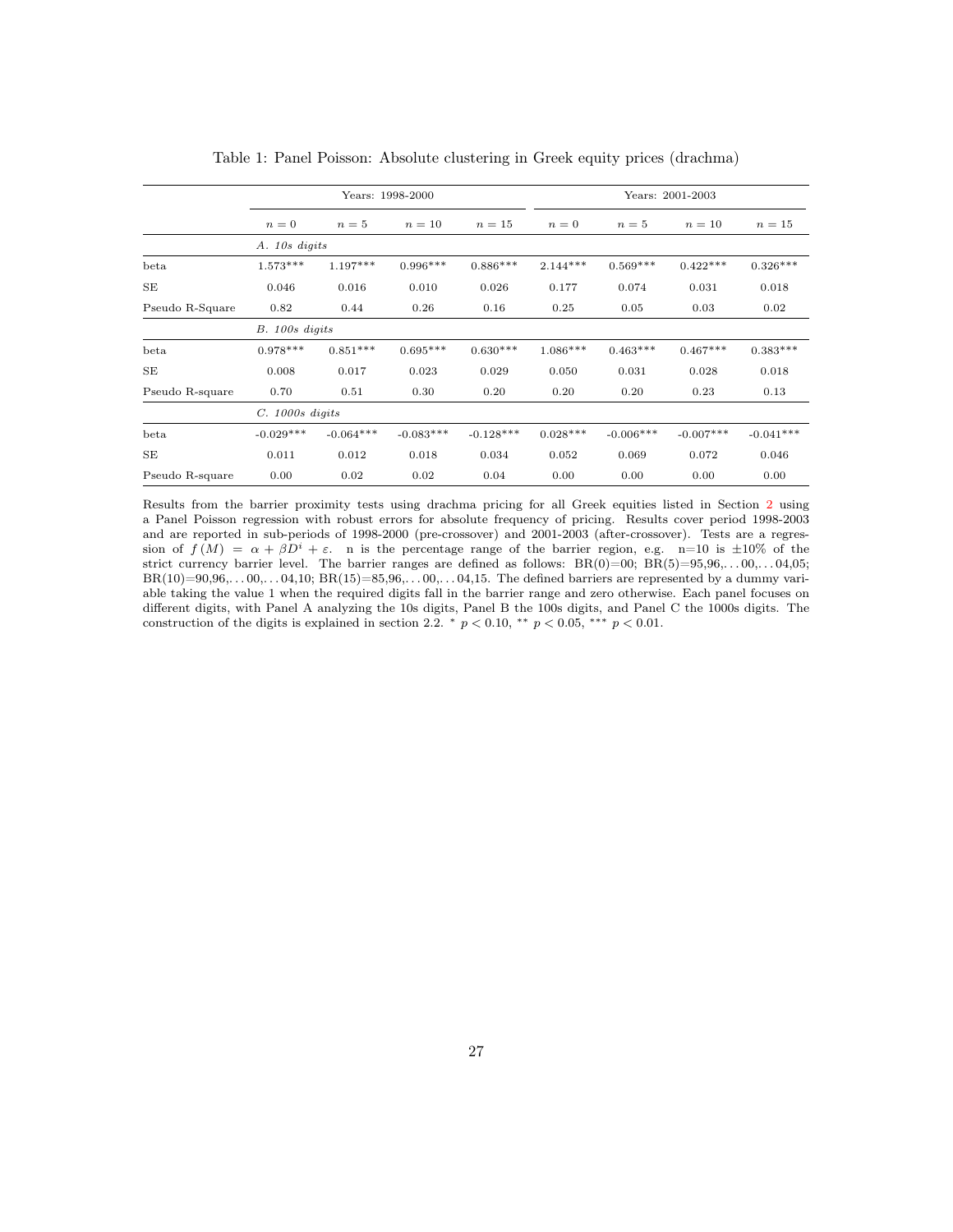<span id="page-27-0"></span>

|           |                      | Years: 1998-2000 |            |          | Years: 2001-2003 |       |        |          |  |  |  |  |
|-----------|----------------------|------------------|------------|----------|------------------|-------|--------|----------|--|--|--|--|
|           | $n=0$                | $n=5$            | $n=10$     | $n=15$   | $n=0$            | $n=5$ | $n=10$ | $n=15$   |  |  |  |  |
|           | A. decimal digits    |                  |            |          |                  |       |        |          |  |  |  |  |
| beta      | 0.006                | $-0.006$         | $-0.007$   | $-0.006$ | 0.012            | 0.008 | 0.000  | $0.018*$ |  |  |  |  |
| <b>SE</b> | 0.004                | 0.006            | 0.010      | 0.010    | 0.030            | 0.020 | 0.009  | 0.009    |  |  |  |  |
| R-square  | 0.00                 | 0.00             | 0.00       | 0.00     | 0.00             | 0.00  | 0.00   | 0.00     |  |  |  |  |
|           | B. 1s digits         |                  |            |          |                  |       |        |          |  |  |  |  |
| beta      | $0.031***$           | $0.030***$       | $0.031***$ | $0.021*$ | $-0.027$         | 0.034 | 0.035  | $0.027*$ |  |  |  |  |
| SE        | 0.004                | 0.008<br>0.009   |            | 0.010    | 0.022            | 0.023 | 0.022  | 0.012    |  |  |  |  |
| R-square  | 0.00<br>0.00<br>0.00 |                  |            | 0.00     | 0.00             | 0.00  | 0.00   | 0.00     |  |  |  |  |

Table 2: Panel Poisson: Absolute clustering in Greek equity prices (euro)

Results from the barrier proximity tests using euro pricing for all Greek equities listed in Section [2](#page-6-0) using a Panel Poisson regression with robust errors for absolute frequency of pricing. Results cover period 1998-2003 and are reported in subperiods of 1998-2000 (pre-crossover) and 2001-2003 (after-crossover). Tests are a regression of  $f(M)$  =  $\alpha + \beta D^i + \varepsilon$ . n is the percentage range of the barrier region, e.g. n=10 is  $\pm 10\%$  of the strict currency barrier level. The barrier ranges are defined as follows:  $BR(0)=00$ ;  $BR(5)=95,96,...00,...04,05$ ;  $BR(10)=90,96,...00,...04,10$ ;  $BR(15)=85,96,...00,...04,15.$  The defined barriers are represented by a dummy variable taking the value 1 when the required digits fall in the barrier range and zero otherwise. Each panel focuses on different digits, with Panel A analyzing the decimal digits and Panel B the 1s digits. The construction of the digits is explained in section 2.2. <sup>\*</sup>  $p < 0.10,$  \*\*  $p < 0.05,$  \*\*\*  $p < 0.01$ .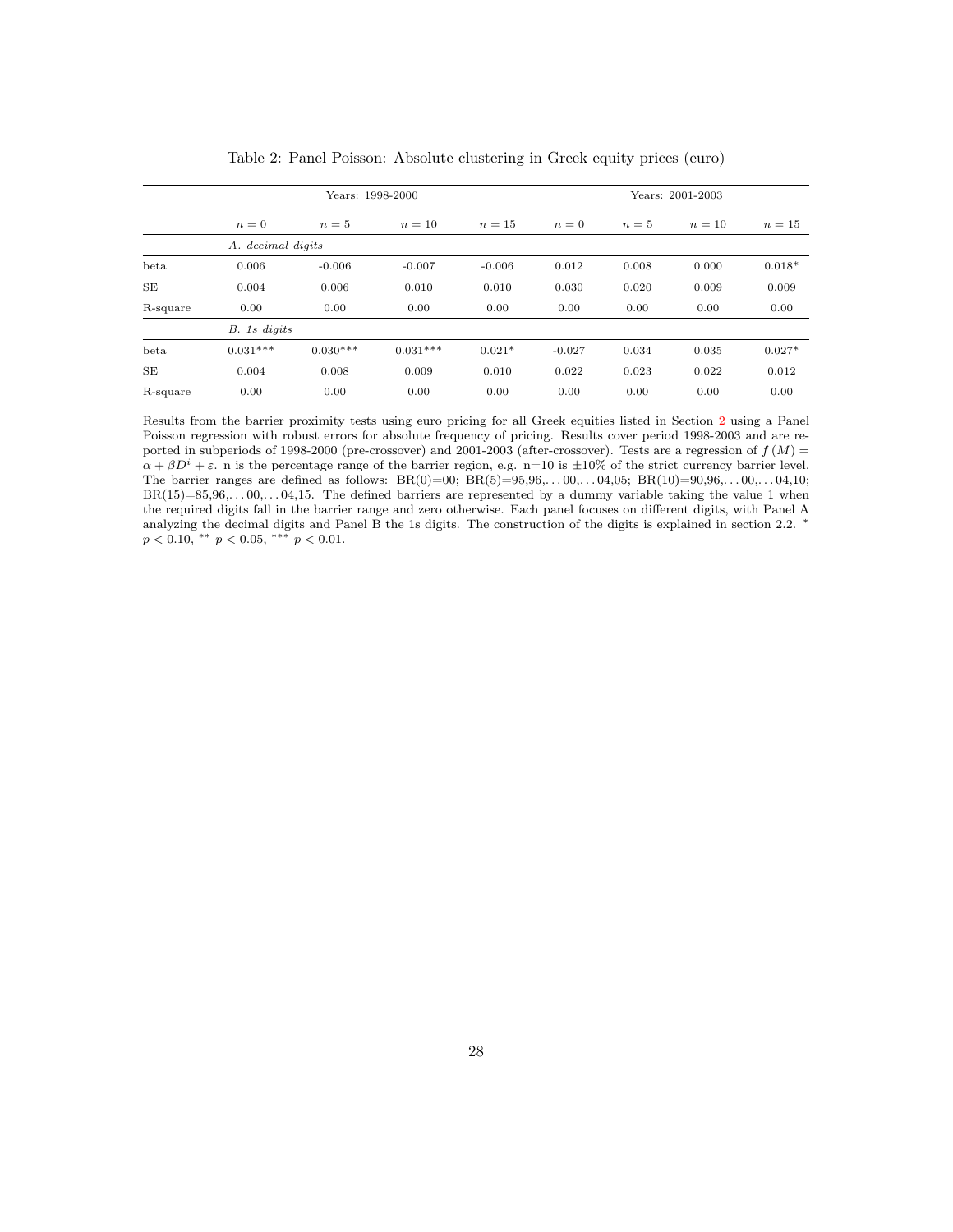<span id="page-28-0"></span>

|           |                   |                  | Years: 1998-2000 |             | Years: 2001-2003 |             |              |             |  |  |  |  |  |
|-----------|-------------------|------------------|------------------|-------------|------------------|-------------|--------------|-------------|--|--|--|--|--|
|           | $n=0$             | $n=5$            | $n=10$           | $n=15$      | $n=0$            | $n=5$       | $n=10$       | $n=15$      |  |  |  |  |  |
|           | A. 10s digits     |                  |                  |             |                  |             |              |             |  |  |  |  |  |
| beta      | $0.146***$        | $0.112***$       | $0.085***$       | $0.075***$  | $0.176***$       | $0.014***$  | $0.009***$   | $0.006***$  |  |  |  |  |  |
| <b>SE</b> | 0.002             | 0.003            | 0.004            | 0.005       | 0.000            | 0.002       | 0.001        | 0.000       |  |  |  |  |  |
| R-square  | 0.92              | 0.63             | 0.40             | 0.32        | 0.67             | 0.06        | 0.04         | 0.02        |  |  |  |  |  |
|           |                   | $B. 100s$ digits |                  |             |                  |             |              |             |  |  |  |  |  |
| beta      | $0.026***$        | $0.008***$       | $0.006***$       | $0.004***$  | $0.030***$       | $0.002***$  | $0.002***$   | $0.001***$  |  |  |  |  |  |
| <b>SE</b> | 0.001             | 0.001            | 0.001            | 0.000       | 0.000            | 0.001       | 0.000        | 0.000       |  |  |  |  |  |
| R-square  | 0.45              | 0.11             | 0.09             | 0.04        | 0.28             | 0.02        | 0.04         | 0.01        |  |  |  |  |  |
|           | $C. 1000s$ digits |                  |                  |             |                  |             |              |             |  |  |  |  |  |
| beta      | $-0.004***$       | $-0.005***$      | $-0.006***$      | $-0.006***$ | $-0.003***$      | $-0.005***$ | $-0.006$ *** | $-0.007***$ |  |  |  |  |  |
| <b>SE</b> | 0.000             | 0.001            | 0.001            | 0.001       | 0.000            | 0.000       | 0.000        | 0.000       |  |  |  |  |  |
| R-square  | 0.01              | 0.15             | 0.32             | 0.48        | 0.01             | 0.14        | 0.29         | 0.38        |  |  |  |  |  |

Table 3: Panel OLS: Relative clustering in Greek equity prices (drachma)

Results from the barrier proximity tests using drachma pricing for all Greek equities listed in Section [2](#page-6-0) using a Panel OLS regression with bootstrapping for relative frequency of pricing. Results cover period 1998-2003 and are reported in sub-periods of 1998-2000 (pre-crossover) and 2001-2003 (after-crossover). Tests are a regression of  $f(M)$  =  $\alpha + \beta D^i + \varepsilon$ . n is the percentage range of the barrier region, e.g. n=10 is  $\pm 10\%$  of the strict currency barrier level. The barrier ranges are defined as follows:  $BR(0)=00$ ;  $BR(5)=95,96,...00,...04,05$ ;  $BR(10)=90,96,...00,...04,10$ ;  $BR(15)=85,96,...00,...04,15.$  The defined barriers are represented by a dummy variable taking the value 1 when the required digits fall in the barrier range and zero otherwise. Each panel focuses on different digits, with Panel A analyzing the 10s digits, Panel B the 100s digits, and Panel C the 1000s digits. The construction of the digits is explained in section 2.2.  $*$   $p < 0.10$ ,  $**$   $p < 0.05$ ,  $***$   $p < 0.01$ .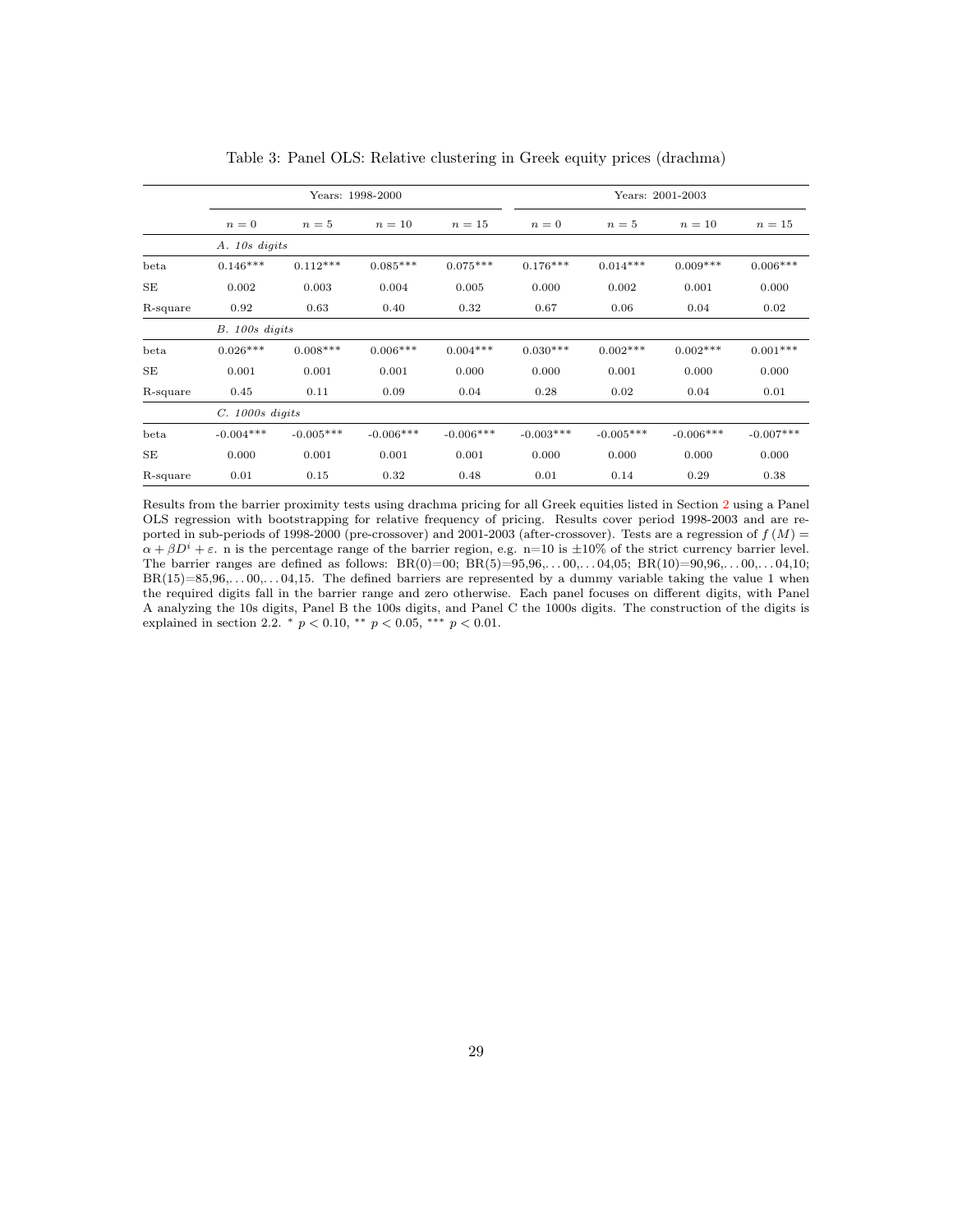<span id="page-29-0"></span>

|           |                      |                | Years: 1998-2000 |            | Years: 2001-2003 |            |            |            |  |  |  |
|-----------|----------------------|----------------|------------------|------------|------------------|------------|------------|------------|--|--|--|
|           | $n=0$                | $n=5$          | $n=10$           | $n=15$     | $n=0$            | $n=5$      | $n=10$     | $n=15$     |  |  |  |
|           | A. decimal digits    |                |                  |            |                  |            |            |            |  |  |  |
| beta      | $0.012***$           | $0.001***$     | $0.001***$       | $0.001***$ | $0.011***$       | $0.003***$ | $0.002***$ | $0.002***$ |  |  |  |
| <b>SE</b> | 0.000                | 0.000          | 0.000            | 0.000      | 0.000            | 0.000      | 0.000      | 0.000      |  |  |  |
| R-square  | 0.17                 | 0.02           | 0.03             | 0.02       | 0.50             | 0.14       | 0.12       | 0.06       |  |  |  |
|           | B. 1s digits         |                |                  |            |                  |            |            |            |  |  |  |
| beta      | 0.000                | $0.001***$     | $0.001***$       | $0.001***$ | 0.000            | $0.001***$ | $0.000***$ | $0.000**$  |  |  |  |
| <b>SE</b> | 0.000                | 0.000<br>0.000 |                  | 0.000      | 0.000            | 0.000      |            | 0.000      |  |  |  |
| R-square  | 0.00<br>0.04<br>0.04 |                | 0.05             | 0.00       | 0.02             |            | 0.01       |            |  |  |  |

Table 4: Panel OLS: Relative clustering in Greek equity prices (euro)

Results from the barrier proximity tests using euro pricing for all Greek equities listed in Section [2](#page-6-0) using a Panel OLS regression with bootstrapping for relative frequency of pricing. Results cover period 1998-2003 and are reported in subperiods of 1998-2000 (pre-crossover) and 2001-2003 (after-crossover). Tests are a regression of  $f(M)$  =  $\alpha + \beta D^i + \varepsilon$ . n is the percentage range of the barrier region, e.g. n=10 is  $\pm 10\%$  of the strict currency barrier level. The barrier ranges are defined as follows:  $BR(0)=00$ ;  $BR(5)=95,96,...00,...04,05$ ;  $BR(10)=90,96,...00,...04,10$ ;  $BR(15)=85,96,...00,...04,15.$  The defined barriers are represented by a dummy variable taking the value 1 when the required digits fall in the barrier range and zero otherwise. Each panel focuses on different digits, with Panel A analyzing the decimal digits and Panel B the 1s digits. The construction of the digits is explained in section 2.2. <sup>\*</sup>  $p < 0.10,$  \*\*  $p < 0.05,$  \*\*\*  $p < 0.01$ .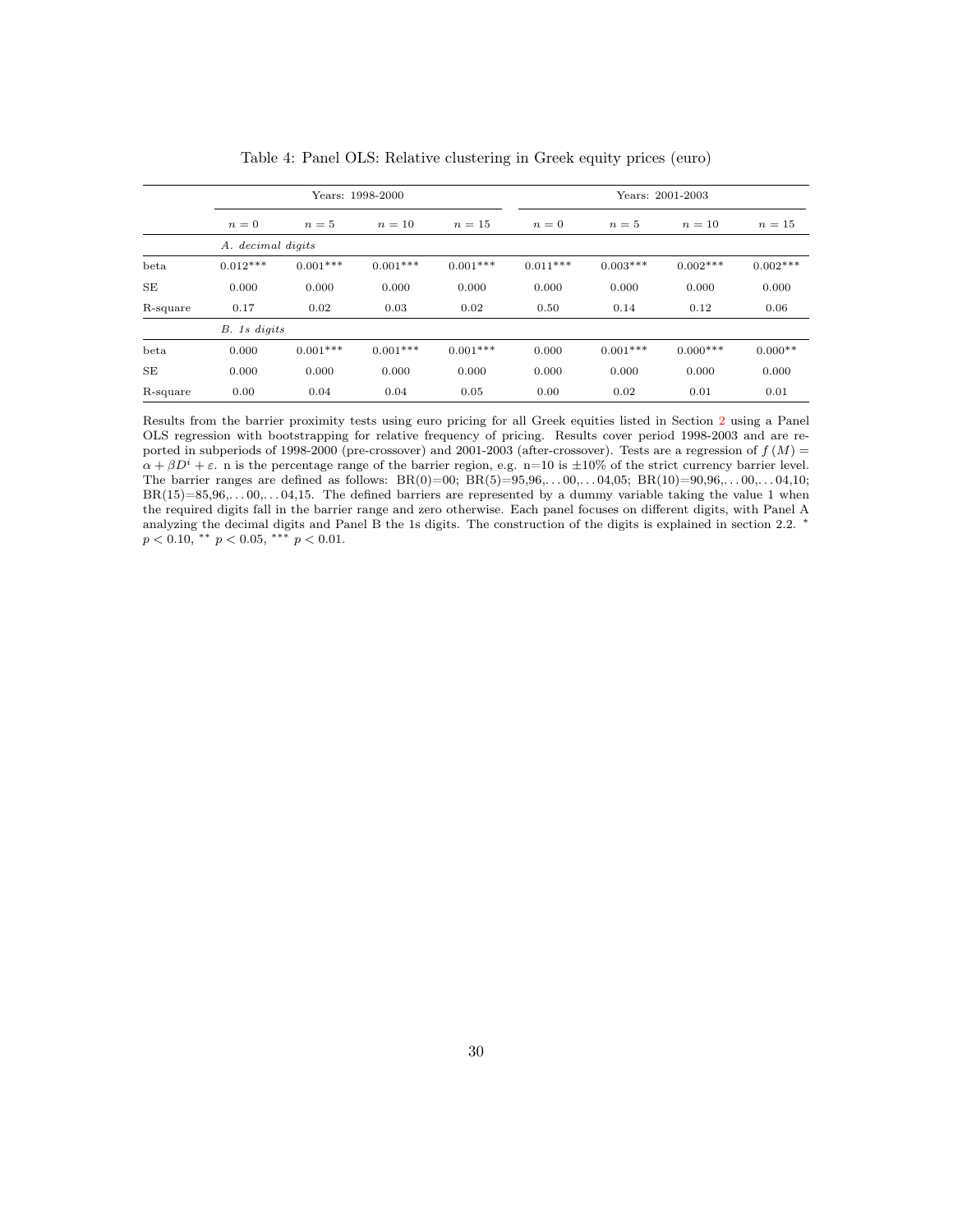<span id="page-30-0"></span>

|                  | Average $R^2$ drachma barriers       | Average $R^2$ euro barriers           |  |  |  |  |
|------------------|--------------------------------------|---------------------------------------|--|--|--|--|
|                  | Period I: $2/1/1998 - 17/8/1999$     | Period I: $2/1/1998 - 28/11/2000$     |  |  |  |  |
| Constant         | $0.6726***$                          | $0.0037***$                           |  |  |  |  |
|                  | 0.0429                               | 0.0011                                |  |  |  |  |
| Trend            | 0.0001                               | $0.0002***$                           |  |  |  |  |
|                  | 0.0003                               | 0.0001                                |  |  |  |  |
|                  | Period II: $18/8/1999 - 5/12/2000$   | Period II: $29/11/2000 - 30/07/2002$  |  |  |  |  |
| Constant         | $1.2010***$                          | $0.1276***$                           |  |  |  |  |
|                  | 0.0429                               | 0.0166                                |  |  |  |  |
| Trend            | $-0.0009***$                         | $-0.0001***$                          |  |  |  |  |
|                  | 0.0001                               | 0.0001                                |  |  |  |  |
|                  | Period III: $6/12/2000 - 31/12/2003$ | Period III: $31/07/2002 - 31/12/2003$ |  |  |  |  |
| Constant         | $0.0434***$                          | $0.3882***$                           |  |  |  |  |
|                  | 0.0142                               | 0.0523                                |  |  |  |  |
| Trend            | $0.0001**$                           | $-0.0002***$                          |  |  |  |  |
|                  | 0.0001                               | 0.0001                                |  |  |  |  |
| $\boldsymbol{N}$ | 1,564                                | 1,564                                 |  |  |  |  |
| Adjusted $R^2$   | 0.9587                               | 0.797                                 |  |  |  |  |

#### Table 5: Structural breaks in clustering over time

Table reports estimated coefficients and standard errors in parenthesis of the endogenous breakpoint regression for the average adjusted  $R^2$  related to the evolution of the price clustering. The table presents the results (estimated coefficients and standard errors) of the Bai and Perron (2003) structural breakpoint test on the average R-squared of the five stocks from the barrier proximity tests (see Tables 2 and 3). \*  $p < 0.10$ , \*\*  $p < 0.05$ , \*\*\*  $p < 0.01$ .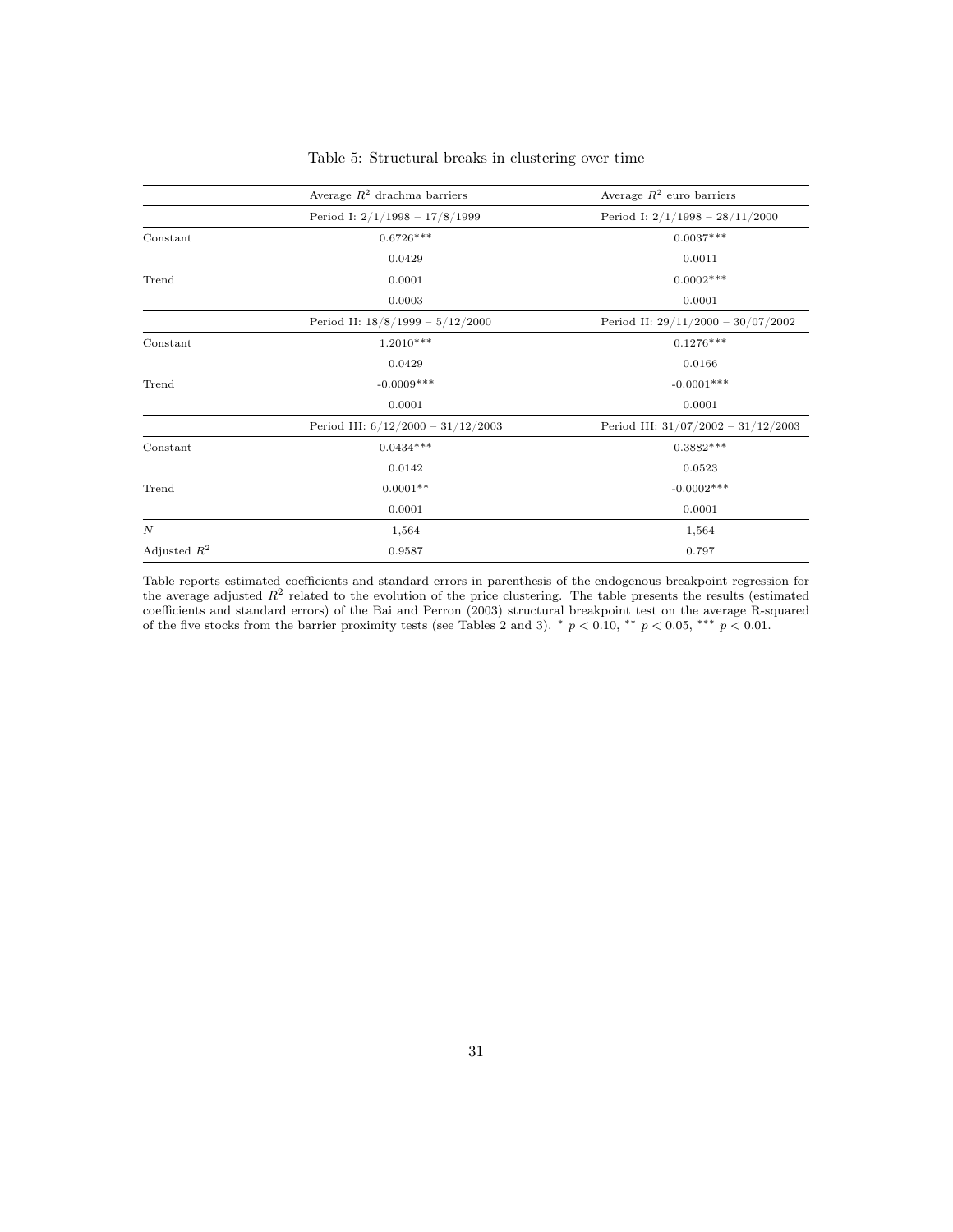<span id="page-31-0"></span>

| n trades  | $n=1$                                                                 | $n=2$        | $n=3$        | $n=4$        | $n=5$        |
|-----------|-----------------------------------------------------------------------|--------------|--------------|--------------|--------------|
|           | Panel A: Conditional effects during the drachma period (100s drachma) |              |              |              |              |
| $R_{t-1}$ | $-0.2731***$                                                          | $-0.2950***$ | $-0.2840***$ | $-0.2831***$ | $-0.2829***$ |
|           | 0.005                                                                 | 0.005        | 0.005        | 0.005        | 0.005        |
| $BDB^n_t$ | $0.0866***$                                                           | $0.0558***$  | 0.0010       | $-0.0014$    | $-0.0017$    |
|           | 0.002                                                                 | 0.002        | 0.002        | 0.002        | 0.002        |
| $BUB^n_t$ | $-0.1403***$                                                          | $-0.0790***$ | $-0.0098***$ | $-0.0041**$  | $-0.0017$    |
|           | 0.002                                                                 | 0.002        | 0.002        | 0.002        | 0.002        |
| $ADB^n_t$ | $-0.0232***$                                                          | $0.0625***$  | $0.0353***$  | $0.0154***$  | $0.0083***$  |
|           | 0.002                                                                 | 0.002        | 0.002        | 0.002        | 0.002        |
| $AUB_t^n$ | $0.0612***$                                                           | $-0.0311***$ | $-0.0206***$ | $-0.0095***$ | $-0.0048***$ |
|           | 0.002                                                                 | 0.002        | 0.002        | 0.002        | 0.002        |
|           | Panel B: Conditional effects during the euro period (1s euro)         |              |              |              |              |
| $R_{t-1}$ | $-0.2972***$                                                          | $-0.3172***$ | $-0.3064***$ | $-0.3058***$ | $-0.3058***$ |
|           | 0.009                                                                 | 0.009        | 0.009        | 0.009        | 0.009        |
| $BDB^n_t$ | $0.0553***$                                                           | $0.0428***$  | 0.0020       | $-0.0022$    | $-0.0020$    |
|           | 0.003                                                                 | 0.002        | 0.002        | 0.002        | 0.002        |
| $BUB^n_t$ | $-0.0914***$                                                          | $-0.0574***$ | $-0.0062***$ | 0.0004       | $-0.0014$    |
|           | 0.003                                                                 | 0.002        | 0.002        | 0.002        | 0.002        |
| $ADB^n_t$ | $-0.0089***$                                                          | $0.0443***$  | $0.0188***$  | $0.0069***$  | $0.0028*$    |
|           | 0.002                                                                 | 0.002        | 0.002        | 0.002        | 0.002        |
| $AUB^n_t$ | $0.0439***$                                                           | $-0.0255***$ | $-0.0109***$ | $-0.0048***$ | $-0.0021$    |
|           | 0.002                                                                 | 0.002        | 0.001        | 0.002        | 0.001        |
|           | Panel C: Statistical significance tests (drachma vs euro)             |              |              |              |              |
| $BDB^n_t$ | 899.230***                                                            | 353.410***   | 0.050        | 0.020        | 0.310        |
|           | 0.000                                                                 | 0.000        | 0.823        | 0.889        | 0.578        |
| $BUB^n_t$ | 1796.770***                                                           | 685.030***   | 15.900***    | $5.960**$    | 0.510        |
|           | 0.000                                                                 | 0.000        | 0.000        | 0.015        | 0.476        |
| $ADB^n_*$ | 85.260***                                                             | 451.030***   | 202.520***   | 45.570***    | 14.360***    |
|           | 0.000                                                                 | 0.000        | 0.000        | 0.000        | 0.000        |
| $AUB^n_*$ | 454.940***                                                            | $115.050***$ | 78.750***    | $16.640***$  | $5.390**$    |
|           | 0.000                                                                 | 0.000        | 0.000        | 0.000        | 0.020        |

Table 6: Psychological barriers and trade-by-trade data

Panel A and B in the table reports estimated coefficients and standard errors of the conditional effects model of Section 2.3 using trade-by-trade data.  $BDB^n$  takes the value 1 before a downward barrier breach, 0 otherwise.  $BUB^n$ takes the value 1 before an upward barrier breach, 0 otherwise.  $ADB<sup>n</sup>$  takes the value 1 after a downward barrier breach, 0 otherwise.  $AUB<sup>n</sup>$  takes the value 1 after an upward barrier breach, 0 otherwise. n denotes the reaction window that allows us to assess the market reaction speed between 1-5 subsequent trades  $((n=1,2,3,4 \text{ and } 5)$ . Panel A focuses in the Drachma denominated period and the 100s digits, while Panel B repeats for the Euro denominated period and the 1s digits. Panel C presents F-statistics and p-values for the statistical significance tests for the equality of the coefficients between the two period on each occasion. \*  $p < 0.10$ , \*\*  $p < 0.05$ , \*\*\*  $p < 0.01$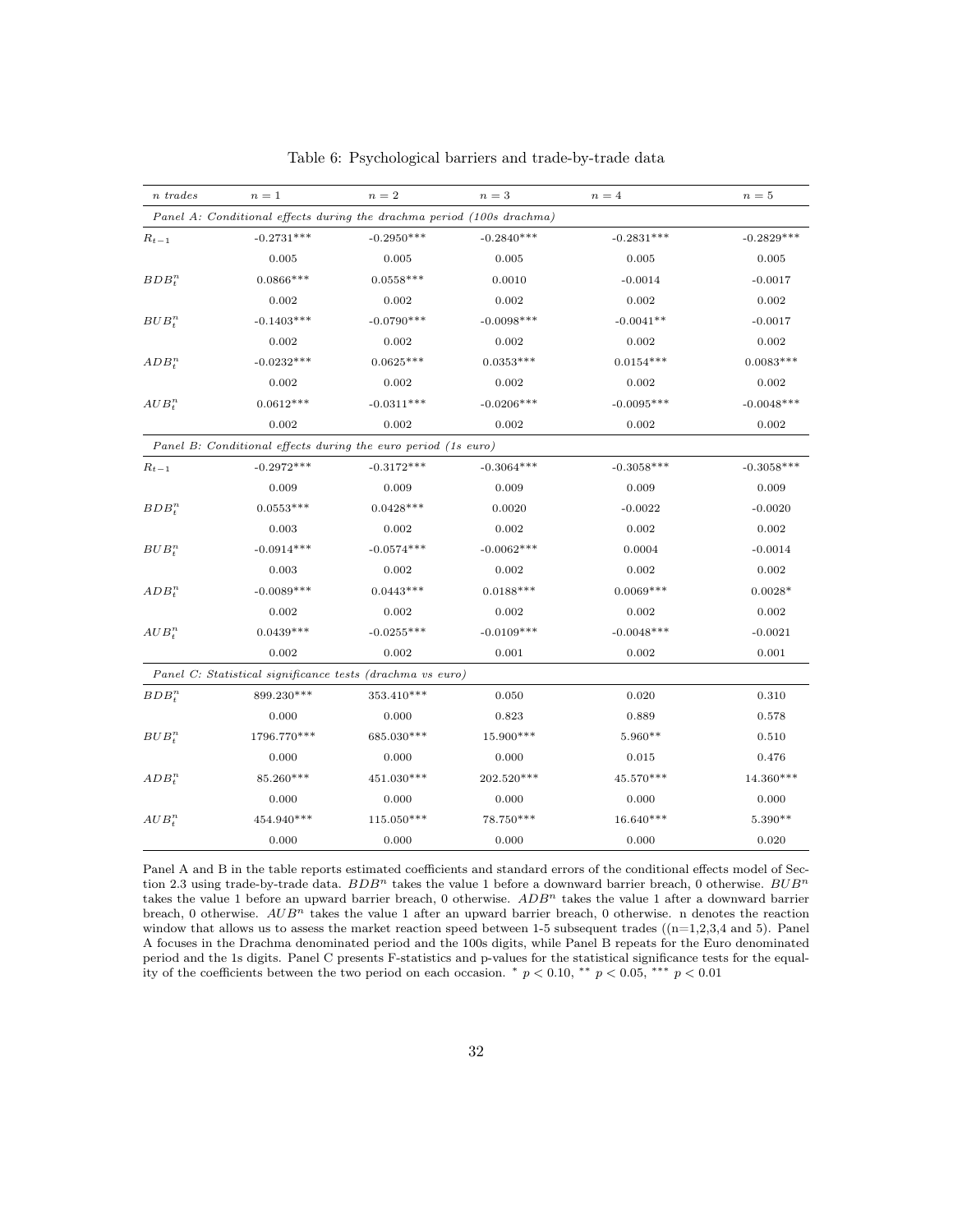|               | 100s Drachma |             |            | 1000s Drachma |            |            | 1s Euro    |            |            | $10s$ Euro  |             |            |  |
|---------------|--------------|-------------|------------|---------------|------------|------------|------------|------------|------------|-------------|-------------|------------|--|
| 1998-2000     | $n=1$        | $n=2$       | $n=5$      | $n=1$         | $n=2$      | $n=5$      | $n=1$      | $n=2$      | $n=5$      | $n=1$       | $n=2$       | $n=5$      |  |
| $R_{t-1}$     | $0.1081**$   | $0.0949**$  | $0.0918**$ | $0.1172***$   | $0.0892**$ | $0.0842**$ | $0.1067**$ | $0.0956**$ | $0.0892**$ | $0.1120***$ | $0.1032***$ | $0.0907**$ |  |
|               | 0.016        | 0.018       | 0.014      | 0.010         | 0.028      | 0.025      | 0.021      | 0.018      | 0.017      | 0.007       | 0.009       | 0.016      |  |
| $BDB^n_*$     | 0.0011       | $-0.0023$   | $-0.0013$  | $-0.0060$     | $-0.0036$  | 0.0006     | $-0.0015$  | $-0.0026$  | 0.0015     | $-0.0112*$  | $-0.0067$   | 0.0013     |  |
|               | 0.840        | 0.531       | 0.829      | 0.123         | 0.259      | 0.855      | 0.690      | 0.434      | 0.757      | 0.069       | 0.148       | 0.713      |  |
| $BUB^n_*$     | 0.0089       | 0.0004      | 0.0014     | 0.0062        | 0.0004     | 0.0035     | 0.0063     | $-0.0010$  | $-0.0001$  | 0.0020      | 0.0010      | $-0.0021$  |  |
|               | 0.102        | 0.907       | 0.799      | 0.112         | 0.893      | 0.293      | 0.109      | 0.757      | 0.987      | 0.727       | 0.815       | 0.548      |  |
| $ADB^n_+$     | 0.0080       | 0.0042      | 0.0026     | $-0.0017$     | $-0.0009$  | $-0.0038$  | 0.0001     | 0.0027     | $-0.0002$  | 0.0064      | 0.0051      | 0.0006     |  |
|               | 0.151        | 0.264       | 0.674      | 0.691         | 0.781      | 0.262      | 0.977      | 0.432      | 0.969      | 0.335       | 0.296       | 0.862      |  |
| $AUB^n_*$     | 0.0061       | 0.0032      | 0.0010     | $-0.0064$     | $-0.0001$  | $-0.0020$  | $-0.0016$  | 0.0017     | 0.0002     | $-0.0036$   | 0.0002      | 0.0002     |  |
|               | 0.272        | 0.373       | 0.865      | 0.134         | 0.988      | 0.551      | 0.704      | 0.624      | 0.962      | 0.554       | 0.970       | 0.961      |  |
| $2001 - 2003$ |              |             |            |               |            |            |            |            |            |             |             |            |  |
| $R_{t-1}$     | $-0.0381$    | 0.0257      | 0.0395     | 0.0509        | 0.0562     | 0.0441     | 0.0715     | 0.0310     | 0.0400     | 0.0368      | 0.0326      | 0.0441     |  |
|               | 0.542        | 0.575       | 0.305      | 0.207         | 0.155      | 0.252      | 0.145      | 0.467      | 0.302      | 0.330       | 0.389       | 0.238      |  |
| $BDB^n_*$     | $-0.0004$    | $-0.0003$   | 0.0000     | 0.0013        | $-0.0008$  | $-0.0021$  | 0.0004     | 0.0018     | 0.0004     | $-0.0019$   | $-0.0068$   | $-0.0056*$ |  |
|               | 0.817        | 0.821       | 0.986      | 0.723         | 0.749      | 0.295      | 0.857      | 0.282      | 0.805      | 0.753       | 0.117       | 0.065      |  |
| $BUB^n_*$     | 0.0015       | 0.0017      | 0.0013     | 0.0001        | 0.0010     | 0.0013     | $0.0053**$ | $0.0031*$  | 0.0021     | $-0.0012$   | $-0.0018$   | $-0.0025$  |  |
|               | 0.410        | 0.250       | 0.491      | 0.975         | 0.709      | 0.551      | 0.018      | 0.067      | 0.171      | 0.848       | 0.697       | 0.433      |  |
| $ADB^n_+$     | $-0.0061***$ | $-0.0035**$ | $-0.0038*$ | $-0.0019$     | $-0.0005$  | $-0.0022$  | 0.0005     | $-0.0016$  | $-0.0014$  | $-0.0040$   | $-0.0020$   | 0.0020     |  |
|               | 0.004        | 0.037       | 0.069      | 0.622         | 0.846      | 0.296      | 0.850      | 0.373      | 0.360      | 0.521       | 0.650       | 0.516      |  |
| $AUB^n_*$     | $-0.0003$    | $-0.0012$   | 0.0005     | 0.0004        | $-0.0007$  | 0.0012     | $-0.0013$  | 0.0014     | 0.0018     | $0.0159**$  | $0.0114**$  | 0.0043     |  |
|               | 0.895        | 0.479       | 0.812      | 0.924         | 0.816      | 0.595      | 0.607      | 0.445      | 0.245      | 0.013       | 0.014       | 0.182      |  |

Table 7: Psychological barriers in equity pricing (stock: OTE)

<span id="page-32-0"></span>Table reports estimated coefficients and p-values for Equation 2 using daily closing prices.  $BDB<sup>n</sup>$  takes the value 1 before a downward barrier breach, 0 otherwise.  $BUB^n$  takes the value 1 before an upward barrier breach, 0 otherwise.  $ADB^n$  takes the value 1 after a downward barrier breach, 0 otherwise.  $AUB<sup>n</sup>$  takes the value 1 after an upward barrier breach, 0 otherwise. *n* denotes the reaction window that allows us to assess, in particular, the market reaction speed for 1, 2, and 5 days following a barrier breach.  $*$   $p < 0.10$ ,  $**$   $p < 0.05$ ,  $***$   $p < 0.01$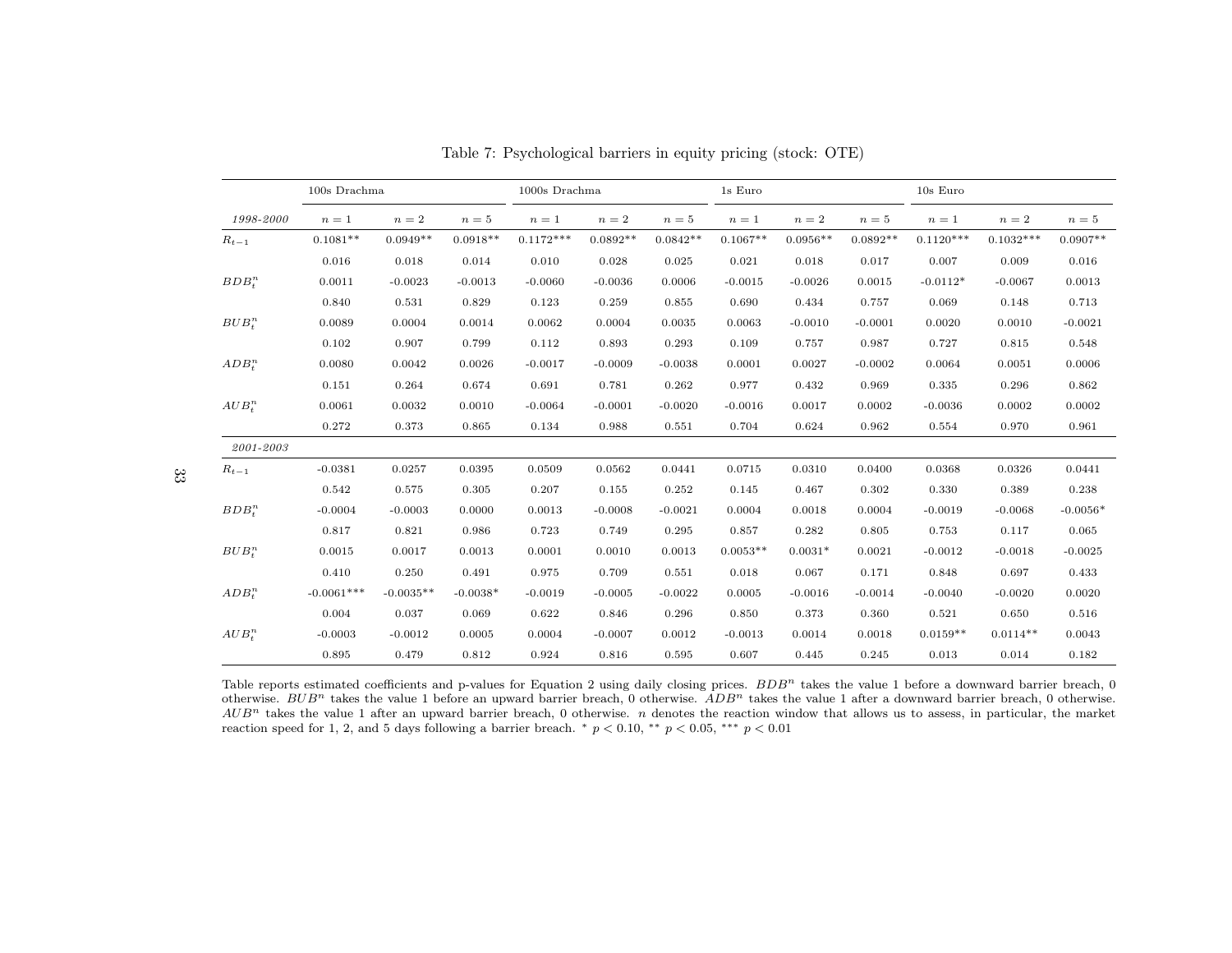|           | $100s$ Drachma |            |            | $1000s$ Drachma |           |             | 1s Euro   |           |            | 10s Euro     |              |              |  |
|-----------|----------------|------------|------------|-----------------|-----------|-------------|-----------|-----------|------------|--------------|--------------|--------------|--|
| 1998-2000 | $n=1$          | $n=2$      | $n=5$      | $n=1$           | $n=2$     | $n=5$       | $n=1$     | $n=2$     | $n=5$      | $n=1$        | $n=2$        | $n=5$        |  |
| $R_{t-1}$ | $-0.0207$      | 0.0008     | 0.0203     | $-0.0058$       | 0.0247    | 0.0160      | $-0.0145$ | 0.0152    | 0.0156     | 0.0032       | 0.0007       | 0.0004       |  |
|           | 0.758          | 0.986      | 0.619      | 0.894           | 0.563     | 0.691       | 0.788     | 0.751     | 0.705      | 0.938        | 0.986        | 0.992        |  |
| $BDB^n_*$ | 0.0041         | $0.0052**$ | $0.0084**$ | 0.0048          | 0.0062    | 0.0065      | 0.0051    | 0.0021    | $0.0060**$ | 0.0068       | $-0.0223$    | $-0.0151$    |  |
|           | 0.183          | 0.046      | 0.031      | 0.523           | 0.262     | 0.170       | 0.199     | 0.483     | 0.034      | 0.834        | 0.333        | 0.301        |  |
| $BUB^n_*$ | 0.0034         | 0.0031     | $-0.0029$  | 0.0005          | 0.0065    | $-0.0048$   | $-0.0014$ | $-0.0005$ | $-0.0034$  | $-0.0018$    | 0.0071       | 0.0187       |  |
|           | 0.289          | 0.245      | 0.350      | 0.947           | 0.229     | 0.297       | 0.717     | 0.879     | 0.231      | 0.938        | 0.663        | 0.200        |  |
| $ADB_*^n$ | $-0.0007$      | $-0.0019$  | 0.0029     | 0.0015          | $0.0106*$ | 0.0072      | $-0.0015$ | 0.0017    | 0.0002     | $-0.0064$    | $-0.0020$    | $-0.0238$    |  |
|           | 0.843          | 0.505      | 0.460      | 0.844           | 0.062     | 0.125       | 0.729     | 0.608     | 0.944      | 0.845        | 0.931        | 0.246        |  |
| $AUB^n_*$ | 0.0022         | $-0.0008$  | $-0.0035$  | 0.0090          | $-0.0026$ | $-0.0038$   | 0.0033    | 0.0003    | $-0.0044$  | 0.0262       | 0.0190       | 0.0164       |  |
|           | 0.608          | 0.790      | 0.256      | 0.244           | 0.642     | 0.423       | 0.486     | 0.921     | 0.131      | 0.264        | 0.251        | 0.115        |  |
| 2001-2003 |                |            |            |                 |           |             |           |           |            |              |              |              |  |
| $R_{t-1}$ | $-0.0374$      | $-0.0332$  | $-0.0112$  | $-0.0034$       | $-0.0090$ | $-0.0187$   | 0.0246    | 0.0098    | 0.0048     | 0.0005       | $-0.0074$    | $-0.0055$    |  |
|           | 0.486          | 0.449      | 0.770      | 0.928           | 0.812     | 0.617       | 0.557     | 0.805     | 0.901      | 0.990        | 0.840        | 0.880        |  |
| $BDB^n_*$ | 0.0015         | 0.0020     | 0.0008     | $-0.0103*$      | $-0.0007$ | $-0.0051*$  | $-0.0024$ | 0.0024    | 0.0015     | 0.0258       | $0.0475***$  | $0.0360***$  |  |
|           | 0.485          | 0.246      | 0.627      | 0.073           | 0.871     | 0.083       | 0.404     | 0.270     | 0.395      | 0.141        | 0.000        | 0.000        |  |
| $BUB^n_*$ | 0.0023         | 0.0017     | 0.0017     | $-0.0003$       | 0.0003    | 0.0014      | $-0.0023$ | 0.0003    | $-0.0013$  | $0.0275*$    | 0.0074       | $-0.0282***$ |  |
|           | 0.307          | 0.337      | 0.325      | 0.964           | 0.938     | 0.675       | 0.441     | 0.908     | 0.497      | 0.069        | 0.497        | 0.008        |  |
| $ADB^n_+$ | $-0.0047*$     | $-0.0036*$ | $-0.0019$  | 0.0026          | $-0.0022$ | $-0.0022$   | 0.0013    | 0.0008    | 0.0003     | $-0.0278**$  | $-0.0013$    | 0.0116       |  |
|           | 0.062          | 0.054      | 0.269      | 0.652           | 0.585     | 0.487       | 0.668     | 0.719     | 0.854      | 0.026        | 0.904        | 0.224        |  |
| $AUB^n_*$ | $-0.0009$      | 0.0007     | 0.0018     | $0.0108*$       | 0.0068    | $0.0085***$ | $-0.0027$ | $-0.0011$ | $-0.0003$  | $-0.0516***$ | $-0.0582***$ | $-0.0320***$ |  |
|           | 0.725          | 0.731      | 0.308      | 0.074           | 0.113     | 0.006       | 0.403     | 0.652     | 0.878      | 0.003        | 0.000        | 0.001        |  |

Table 8: Psychological barriers in equity pricing (stock: NBG)

<span id="page-33-0"></span>Table reports estimated coefficients and p-values for Equation 2 using daily closing prices.  $BDB^n$  takes the value 1 before a downward barrier breach, 0 otherwise.  $BUB^n$  takes the value 1 before an upward barrier breach, 0 otherwise.  $ADB^n$  takes the value 1 after a downward barrier breach, 0 otherwise.  $AUB^n$ takes the value 1 after an upward barrier breach, 0 otherwise. *n* denotes the reaction window that allows us to assess, in particular, the market reaction speed for 1, 2, and 5 days following a barrier breach.  $*$   $p < 0.10$ ,  $**$   $p < 0.05$ ,  $***$   $p < 0.01$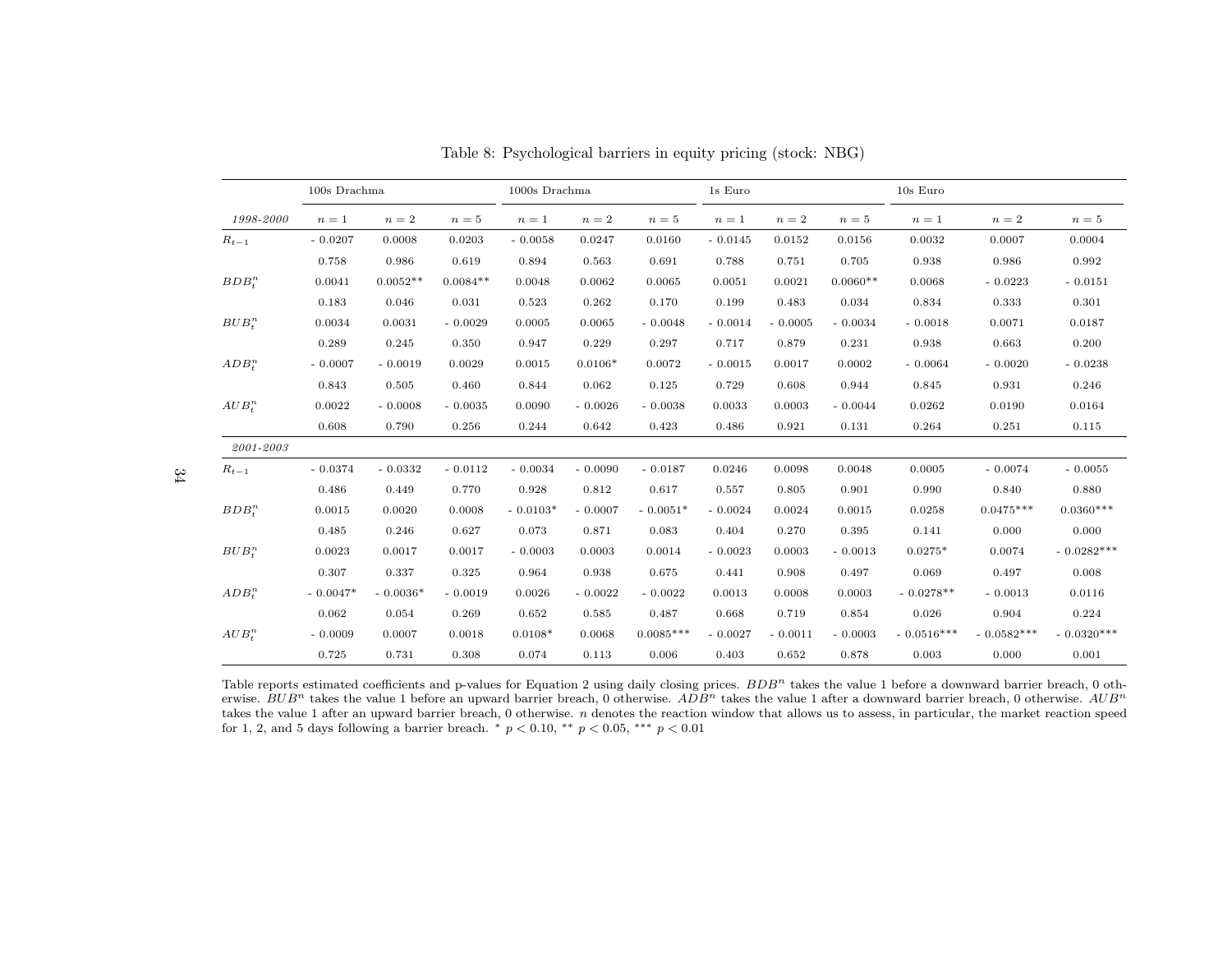|           | 100s Drachma |             |             | 1000s Drachma |             |            | 1s Euro    |             |             | 10s Euro    |            |             |
|-----------|--------------|-------------|-------------|---------------|-------------|------------|------------|-------------|-------------|-------------|------------|-------------|
| 1998-2000 | $n=1$        | $n=2$       | $n=5$       | $n=1$         | $n=2$       | $n=5$      | $n=1$      | $n=2$       | $n=5$       | $n=1$       | $n=2$      | $n=5$       |
| $R_{t-1}$ | $-0.0433$    | $-0.0281$   | $-0.0188$   | $-0.0450$     | $-0.0347$   | $-0.0258$  | $-0.0456$  | $-0.0223$   | $-0.0187$   | $-0.0280$   | $-0.0255$  | $-0.0208$   |
|           | 0.284        | 0.464       | 0.613       | 0.271         | 0.366       | 0.492      | 0.266      | 0.562       | 0.614       | 0.480       | 0.511      | 0.579       |
| $BDB^n_*$ | $-0.0082$    | $-0.0121**$ | $-0.0130*$  | $-0.0049$     | $-0.0111**$ | $-0.0029$  | $-0.0050$  | $-0.0090**$ | $-0.0053$   | $-0.0052$   | $-0.0038$  | 0.0003      |
|           | 0.242        | 0.014       | 0.080       | 0.376         | 0.013       | 0.519      | 0.338      | 0.049       | 0.371       | 0.493       | 0.507      | 0.946       |
| $BUB^n_*$ | $-0.0037$    | $-0.0031$   | 0.0025      | 0.0008        | 0.0024      | 0.0040     | $-0.0013$  | $-0.0002$   | 0.0024      | 0.0093      | $0.0113**$ | 0.0059      |
|           | 0.597        | 0.518       | 0.741       | 0.873         | 0.583       | 0.371      | 0.802      | 0.966       | 0.663       | 0.187       | 0.036      | 0.198       |
| $ADB^n_t$ | $-0.0033$    | $-0.0001$   | $-0.0040$   | $-0.0060$     | $-0.0047$   | $-0.0075*$ | $-0.0030$  | 0.0020      | $-0.0037$   | 0.0036      | $-0.0039$  | $-0.0048$   |
|           | 0.646        | 0.985       | 0.599       | 0.289         | 0.305       | 0.097      | 0.584      | 0.669       | 0.538       | 0.652       | 0.512      | 0.314       |
| $AUB^n_*$ | 0.0048       | 0.0053      | 0.0042      | 0.0057        | 0.0058      | 0.0010     | 0.0067     | 0.0061      | 0.0042      | $0.0138*$   | 0.0025     | 0.0032      |
|           | 0.501        | 0.279       | 0.574       | 0.301         | 0.196       | 0.836      | 0.221      | 0.187       | 0.448       | 0.056       | 0.658      | 0.491       |
| 2001-2003 |              |             |             |               |             |            |            |             |             |             |            |             |
| $R_{t-1}$ | 0.0267       | 0.0411      | 0.0549      | $0.1237***$   | $0.0998**$  | $0.0791**$ | 0.0999     | 0.0550      | 0.0596      | $0.1086***$ | $0.0852**$ | $0.0966***$ |
|           | 0.659        | 0.363       | 0.163       | 0.004         | 0.015       | 0.040      | 0.051      | 0.211       | 0.127       | 0.005       | 0.025      | 0.010       |
| $BDB^n_*$ | $-0.0032*$   | $-0.0005$   | $-0.0012$   | 0.0028        | $-0.0022$   | $-0.0020$  | $-0.0035*$ | $-0.0039**$ | $-0.0019$   | 0.0035      | $-0.0016$  | $-0.0040$   |
|           | 0.084        | 0.782       | 0.600       | 0.374         | 0.361       | 0.288      | 0.097      | 0.019       | 0.247       | 0.529       | 0.698      | 0.195       |
| $BUB^n_*$ | 0.0021       | $0.0033*$   | 0.0020      | $-0.0036$     | 0.0000      | 0.0002     | $-0.0012$  | 0.0011      | $0.0031**$  | $-0.0015$   | 0.0030     | $-0.0000$   |
|           | 0.279        | 0.053       | 0.298       | 0.294         | 0.996       | 0.911      | 0.577      | 0.508       | 0.050       | 0.811       | 0.510      | 0.999       |
| $ADB^n_+$ | $-0.0021$    | $-0.0021$   | $-0.0058**$ | $-0.0001$     | $-0.0022$   | $-0.0034*$ | 0.0035     | $-0.0012$   | $-0.0034**$ | 0.0028      | $-0.0031$  | 0.0006      |
|           | 0.339        | 0.260       | 0.013       | 0.980         | 0.384       | 0.081      | 0.152      | 0.495       | 0.047       | 0.631       | 0.460      | 0.843       |
| $AUB^n_*$ | 0.0026       | 0.0023      | 0.0028      | $-0.0050$     | $-0.0032$   | 0.0017     | 0.0033     | $0.0034*$   | $0.0029*$   | $-0.0034$   | 0.0063     | $-0.0003$   |
|           | 0.276        | 0.198       | 0.160       | 0.174         | 0.234       | 0.390      | 0.203      | 0.080       | 0.087       | 0.586       | 0.167      | 0.941       |

Table 9: Psychological barriers in equity pricing (stock: Alpha Bank)

Table reports estimated coefficients and p-values for Equation 2 using daily closing prices.  $BDB^n$  takes the value 1 before a downward barrier breach, 0 otherwise.  $BUB<sup>n</sup>$  takes the value 1 before an upward barrier breach, 0 otherwise.  $ADB<sup>n</sup>$  takes the value 1 after a downward barrier breach, 0 otherwise.  $AUB<sup>n</sup>$  takes the value 1 after an upward barrier breach, 0 otherwise. n denotes the reaction window that allows us to assess, in particular, the market reaction speed for 1, 2, and 5 days following a barrier breach.  $*$   $p < 0.10,$   $**$   $p < 0.05,$   $***$   $p < 0.01$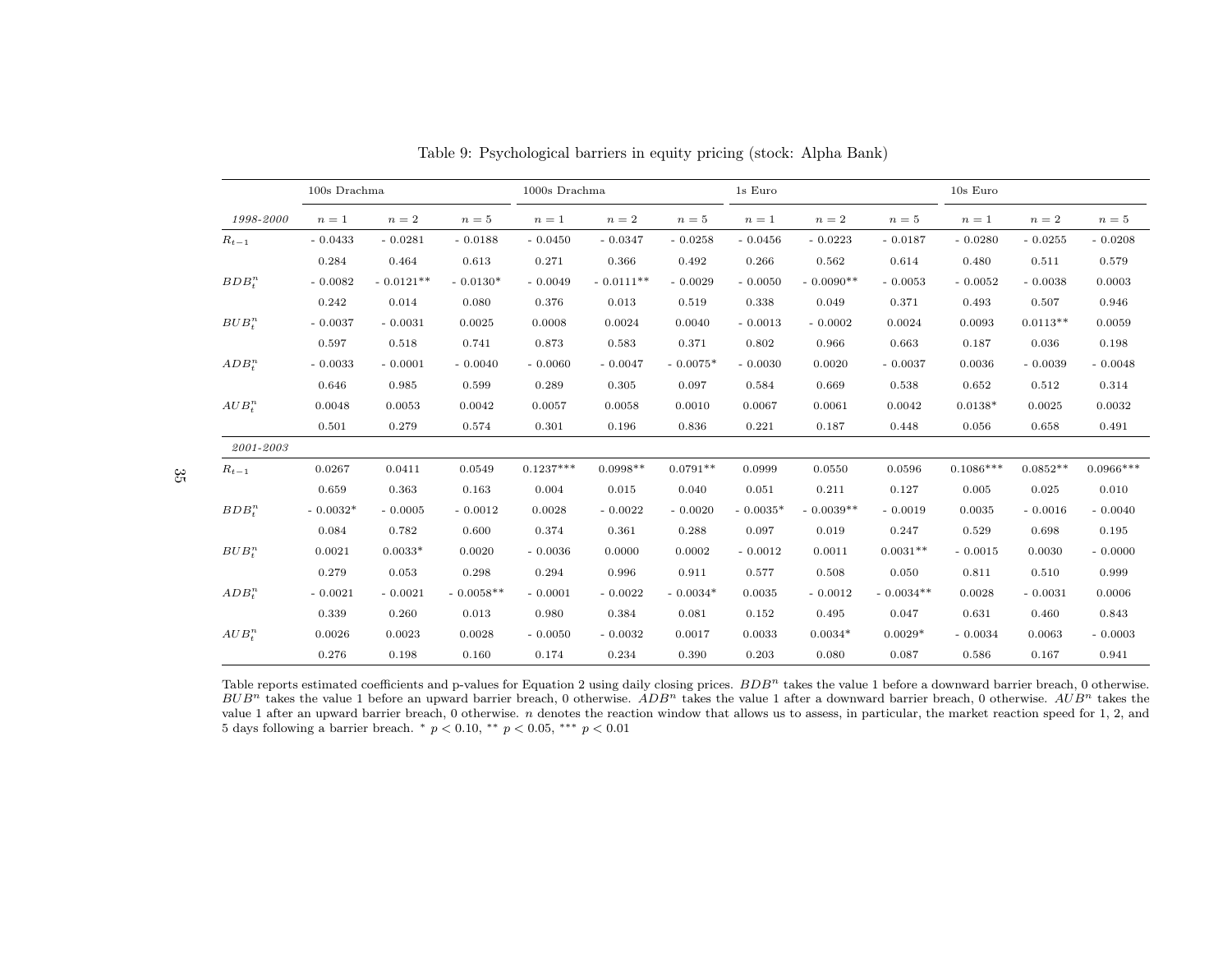|             | 100s Drachma |              |             | 1000s Drachma |           |           | 1s Euro     |             |            | 10s Euro  |            |           |
|-------------|--------------|--------------|-------------|---------------|-----------|-----------|-------------|-------------|------------|-----------|------------|-----------|
| 1998-2000   | $n=1$        | $n=2$        | $n=5$       | $n=1$         | $n=2$     | $n=5$     | $n=1$       | $n=2$       | $n=5$      | $n=1$     | $n=2$      | $n=5$     |
| $R_{t-1}$   | $-0.1905***$ | $-0.1141***$ | $-0.0575$   | $-0.0562$     | $-0.0581$ | $-0.0446$ | $-0.1135**$ | $-0.0975**$ | $-0.0519$  | $-0.0367$ | $-0.0307$  | $-0.0370$ |
|             | 0.002        | 0.008        | 0.133       | 0.192         | 0.152     | 0.245     | 0.041       | 0.025       | 0.179      | 0.343     | 0.416      | 0.317     |
| $BDB^n_*$   | 0.0010       | 0.0025       | $-0.0004$   | $0.0094**$    | $0.0058*$ | 0.0022    | $-0.0001$   | 0.0021      | 0.0034     | $-0.0017$ | 0.0013     | $-0.0010$ |
|             | 0.691        | 0.255        | 0.899       | 0.019         | 0.053     | 0.377     | 0.957       | 0.309       | 0.126      | 0.758     | 0.751      | 0.767     |
| $BUB^n_*$   | 0.0020       | 0.0032       | 0.0009      | 0.0008        | 0.0027    | 0.0028    | 0.0002      | 0.0005      | 0.0002     | $-0.0014$ | $-0.0063$  | $-0.0033$ |
|             | 0.449        | 0.138        | 0.753       | 0.833         | 0.369     | 0.241     | 0.930       | 0.810       | 0.940      | 0.797     | 0.129      | 0.337     |
| $ADB^n_t$   | $-0.0058**$  | $-0.0043*$   | $-0.0067**$ | $-0.0013$     | $-0.0011$ | $-0.0008$ | $-0.0048$   | $-0.0054**$ | $-0.0041*$ | $-0.0008$ | 0.0050     | 0.0049    |
|             | 0.044        | 0.064        | 0.045       | 0.763         | 0.723     | 0.735     | 0.112       | 0.017       | 0.074      | 0.896     | 0.245      | 0.165     |
| $AUB^n_*$   | $0.0065**$   | $0.0053**$   | 0.0007      | 0.0029        | 0.0040    | 0.0000    | 0.0038      | 0.0026      | $-0.0018$  | $-0.0020$ | $-0.0011$  | $-0.0006$ |
|             | 0.038        | 0.021        | 0.815       | 0.510         | 0.215     | 0.991     | 0.241       | 0.266       | 0.426      | 0.729     | 0.796      | 0.869     |
| 2001-2003   |              |              |             |               |           |           |             |             |            |           |            |           |
| $R_{t-1}$   | $-0.0927$    | $-0.0443$    | $-0.0245$   | $-0.0181$     | $-0.0217$ | $-0.0264$ | $-0.0413$   | $-0.0442$   | $-0.0268$  | $-0.0155$ | $-0.0270$  | $-0.0115$ |
|             | 0.124        | 0.319        | 0.522       | 0.643         | 0.569     | 0.483     | 0.340       | 0.284       | 0.489      | 0.680     | 0.474      | 0.756     |
| $BDB^n_*$   | 0.0004       | 0.0024       | 0.0026      | 0.0017        | 0.0027    | $-0.0025$ | 0.0009      | $-0.0007$   | $-0.0012$  | 0.0057    | $-0.0044$  | 0.0032    |
|             | 0.806        | 0.118        | 0.200       | 0.717         | 0.434     | 0.306     | 0.720       | 0.723       | 0.471      | 0.333     | 0.332      | 0.370     |
| $BUB^n_*$   | $-0.0017$    | 0.0001       | 0.0010      | $-0.0003$     | $-0.0051$ | 0.0040    | 0.0031      | 0.0018      | 0.0020     | 0.0080    | $0.0093**$ | $-0.0008$ |
|             | 0.359        | 0.963        | 0.586       | 0.956         | 0.151     | 0.127     | 0.254       | 0.378       | 0.229      | 0.181     | 0.046      | 0.823     |
| $ADB^n_+$   | $-0.0027$    | $-0.0011$    | 0.0000      | $-0.0001$     | $-0.0006$ | $-0.0026$ | 0.0000      | $-0.0013$   | $-0.0002$  | $-0.0059$ | $-0.0055$  | 0.0000    |
|             | 0.217        | 0.519        | 0.991       | 0.981         | 0.858     | 0.303     | 0.986       | 0.549       | 0.894      | 0.325     | 0.236      | 0.990     |
| $AUB^n_{t}$ | 0.0027       | 0.0018       | 0.0028      | 0.0028        | 0.0047    | 0.0037    | $0.0054*$   | $0.0041*$   | 0.0023     | $-0.0021$ | 0.0025     | $-0.0018$ |
|             | 0.223        | 0.268        | 0.126       | 0.576         | 0.196     | 0.161     | 0.069       | 0.063       | 0.177      | 0.724     | 0.589      | 0.608     |

Table 10: Psychological barriers in equity pricing (stock: HelPe)

Table reports estimated coefficients and p-values for Equation 2 using daily closing prices.  $BDB^n$  takes the value 1 before a downward barrier breach, 0 otherwise.  $BUB^n$  takes the value 1 before an upward barrier breach, 0 otherwise.  $ADB^n$  takes the value 1 after a downward barrier breach, 0 otherwise.  $AUB^n$ takes the value 1 after an upward barrier breach, 0 otherwise. *n* denotes the reaction window that allows us to assess, in particular, the market reaction speed for 1, 2, and 5 days following a barrier breach.  $*$   $p < 0.10$ ,  $**$   $p < 0.05$ ,  $***$   $p < 0.01$